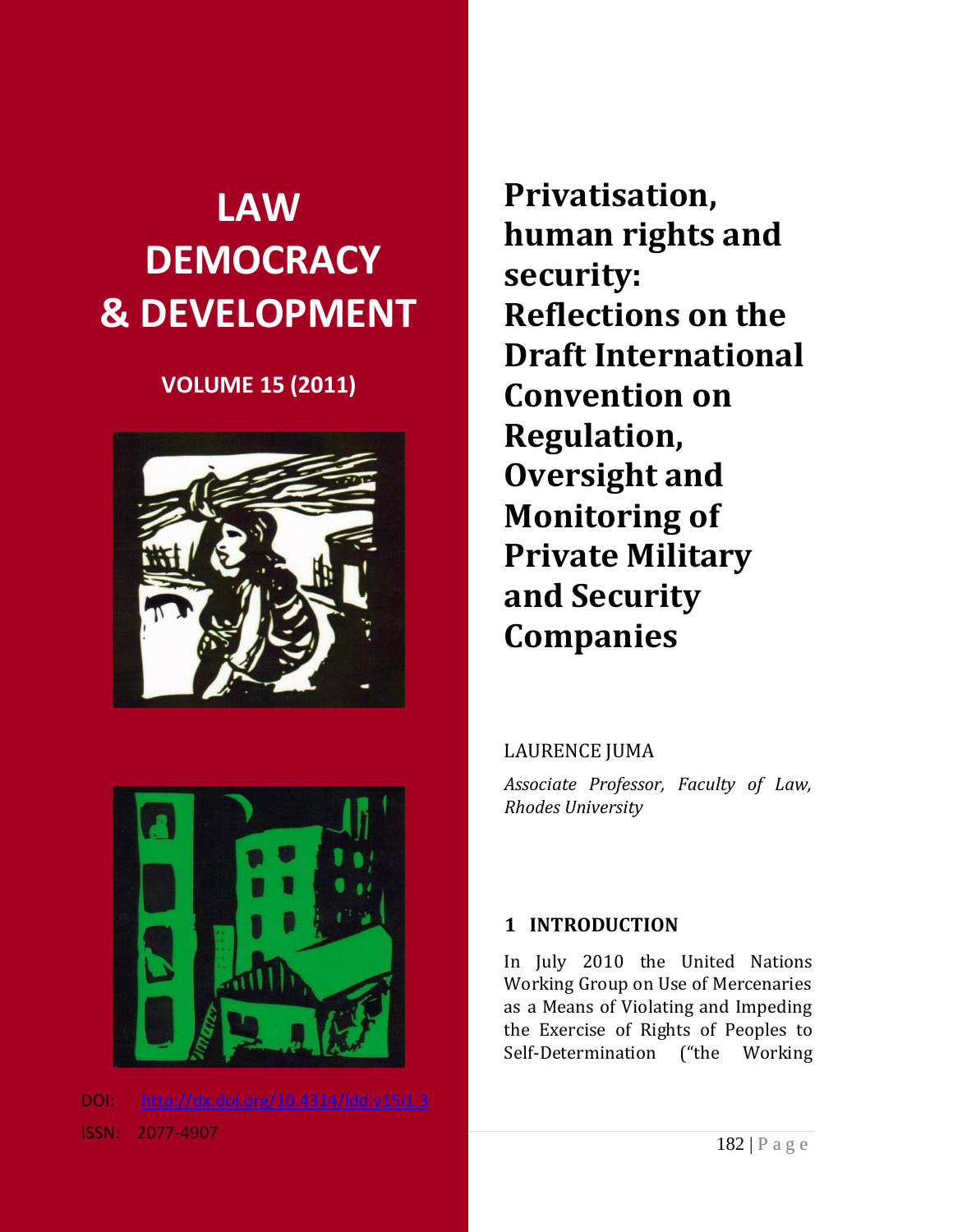Group")<sup>1</sup> presented its Draft International Convention on the Regulation, Oversight and Monitoring of Private Military and Security Companies ("the Draft Convention") to the 15<sup>th</sup> session of the Human Rights Council in Geneva.<sup>2</sup> A year before, the UN Commission on Human Rights had mandated the Working Group to consult with academic institutions, NGOs and other related bodies so as to establish the "content and scope of a possible draft convention on private companies offering military assistance, consultancy and other military security-related services on the international market".<sup>3</sup> The Working Group was also directed to share with member states the "elements for a possible draft convention on private military and security companies, requesting their input on the content and scope of such a convention". This mandate merely added impetus to an ongoing process that the Working Group had been engaged in since 2006, which had already yielded several drafts of a proposed law.<sup>4</sup> The current proposal consolidates all these efforts and promises to establish a more effective regime for PMSC regulation.

Since preparing the first draft of a possible convention the Working Group members have been on the road, soliciting support for their initiative all over the world. So far they have been to Latin America, the Caribbean,  $5$  Asia and the Pacific,  $6$ Africa<sup>7</sup> and the Western European region.<sup>8</sup> Whereas the Latin American, Asian and

<sup>1</sup> The Working Group, composed of five independent experts, was established by the UN Commission on Human Rights in 2005 to monitor and conduct research on mercenaries and mercenary-related activities. It took over from the office of UN Special Rapporteur on the Use of Mercenaries that had been in existence since 1987, whose terms of reference had largely been overtaken by the changes in the global security landscape after the demise of the cold war. See Del Prado J "Private and security Companies and the UN Working Group and the Use of Mercenaries" (2009) 13 (3) *Journal of Conflict & Security Law* 429.

<sup>2</sup> See the Draft of a possible Convention on Private Military and Security Companies (PMSCs) for consideration and action by the Human Rights Council, annexed to the Report of the UN Working Group on the Use of Mercenaries as a Means of Violating and Impeding the Exercise of Rights of Peoples to Self-Determination (A/HRC/15/25, 5 July 2010) available at http://www2. ohchr.org/english/issues/mercenaries/docs/A.HRC.15.25.pdf (accessed 30 October 2010).

<sup>3</sup> See UN Human Rights Council Resolution /10/11 of 2009, para 13.

<sup>4</sup> The earlier drafts had equally attracted reviews and comments. See, for example, Strydom H "The Overview of the UN Draft Convention on private Military and security Companies" (2009) *African Yearbook on International Humanitarian Law* 121.

<sup>5</sup> A/HRC/7/7/Add.5.

<sup>6</sup> On 26 and 27 October in Bangkok. The countries represented at the meeting were Afghanistan, Bangladesh, Cambodia, China, Fiji, the Islamic Republic of Iran, Jordan, Myanmar, Pakistan, Qatar, Samoa, Thailand, Vietnam and Yemen. Of these countries Afghanistan raised the greatest concern regarding the activities of PMSCs: see Report on Regional Consultation for Asia and Pacific on the Activities of Private Military and Security Companies: Regulation and Monitoring (26-27 October 2009, UNGA, A/HRC/15/25/Add.4).

<sup>7</sup> Algeria, Angola, Burkina Faso, Cameroon, Central African Republic, Democratic Republic of the Congo, Djibouti, Egypt, Equatorial Guinea, Ethiopia, Madagascar, Malawi, Mauritius, Morocco, Mozambique, Niger, Sierra Leone, Sudan, Uganda, Zambia, Zimbabwe and the African Union Commission sent representatives.

<sup>8</sup> The fifth and last regional consultation with the Western European and Others Group on the regulation and monitoring of the activities of PMSCs was held in Geneva on 14 April 2010. It was attended by representatives from Australia, Austria, Canada, Finland, France, Germany, Greece,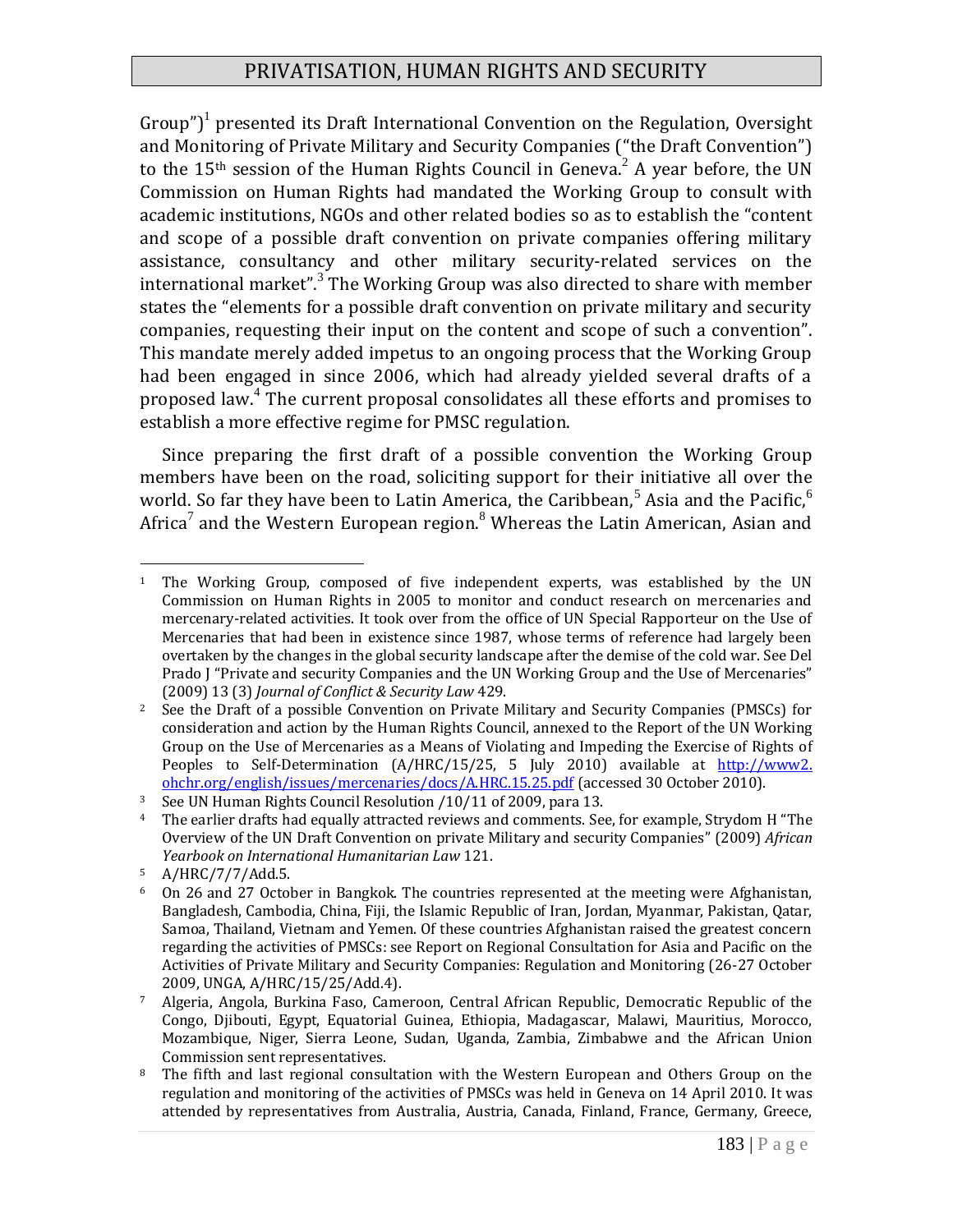African countries have at least signified their support for some form of binding international framework for the regulation of PMSCs, Western nations, mainly the USA and the UK, have expressed serious doubts about the necessity of a multilateral regime of this kind. Their opposition can be broken down into five main arguments. Firstly it is contended that the existing international regulatory mechanisms for PMSCs are sufficient; what the world needs is implementation and not a new law. Further, it is said that the effectiveness of existing frameworks, such as the Montreux Document,<sup>9</sup> or the recently signed International Code of Conduct for Private Security Service Providers,<sup>10</sup> has not been tested. Secondly, they assert the lack of agreement on what constitutes an "inherent" government function  $-$  i.e., that which could legally be excluded from privatisation. Thus, attempting to legislate on the issue effectively compromises the efforts to achieve standardisation of fundamental principles for the national regulation of the industry. Thirdly, the Working Group is said to have over-stepped its mandate by attempting to bring about legislation to deal with a purely human rights issue; the mandate of the Working Group is interpreted as being limited to investigating mercenary activity and assisting member states in eradicating the menace. Fourthly, it is argued that the licensing procedure suggested by the Draft Convention will be costly for some states; and, lastly, it is said that an international treaty such as the one envisaged needs broader consultations than had been carried out thus far.

The position adopted by Western nations may not have been totally unexpected, but the arguments they raised forecast some of the challenges that the Working Group is likely to face in its effort to garner support for the draft law. Although, from an ideological standpoint, factors that influence Western opposition to multilateral legal regimes are often subjective, there is no denying that treaty-making is all about achieving consensus on matters of transnational concern.<sup>11</sup> This notwithstanding, it may be instructive to note that the wheels of normative change, at the international

Italy, the Netherlands, Norway, Spain, Sweden, Switzerland, Turkey, the United Kingdom and the United States of America, as well as the European Union: see A/HRC/15/25/Add.6.

This document was produced by a joint effort of seventeen countries: Afghanistan, Angola, Australia, Austria, Canada, China, France, Germany, Iraq, Poland, Sierra Leone, South Africa, Sweden, Switzerland, the United Kingdom, Ukraine, and the United States of America. The PMSC industry and the NGO community were also represented. The text is available at http://ww<u>w.un.org/ga/search/view\_doc.asp?symbol=A/63/467</u> (accessed 23 May 2009).

<sup>10</sup> Available at [http://www.dcaf.ch/privatisation-security/\\_index.cfm](http://www.dcaf.ch/privatisation-security/_index.cfm) (accessed 12 November 2010). The Code was signed in Geneva on 9 November 2010 by 58 companies. See Harwood M "ASIS members sign private security contractors code of conduct" available at [http://www.securitymanagement.com/news/asis-members-sign-private-security-contractor](http://www.securitymanagement.com/news/asis-members-sign-private-security-contractor-code-conduct-007877)[code-conduct-007877](http://www.securitymanagement.com/news/asis-members-sign-private-security-contractor-code-conduct-007877) (accessed 22 November 2010).

<sup>&</sup>lt;sup>11</sup> This assessment is particularly true of the US approach to multilateral human rights treaties. See Bradley C "Unratified treaties, Domestic Politics and the US Constitution" (2007) 48(2) *Harvard International Law Journal* 307; Devenmack R & M Hoffman "Just scraps of paper? Dynamics of multilateral treaty making" (2008) 43 (2) *Cooperation and Conflict* 185; Prins B & B. Marshall, "Senate influence or presidential unilateralism? An examination of treaties and executive agreements for Theodore Roosevelt and George Bush" (2008) 26 (2) *Conflict Management and Peace Science* 191.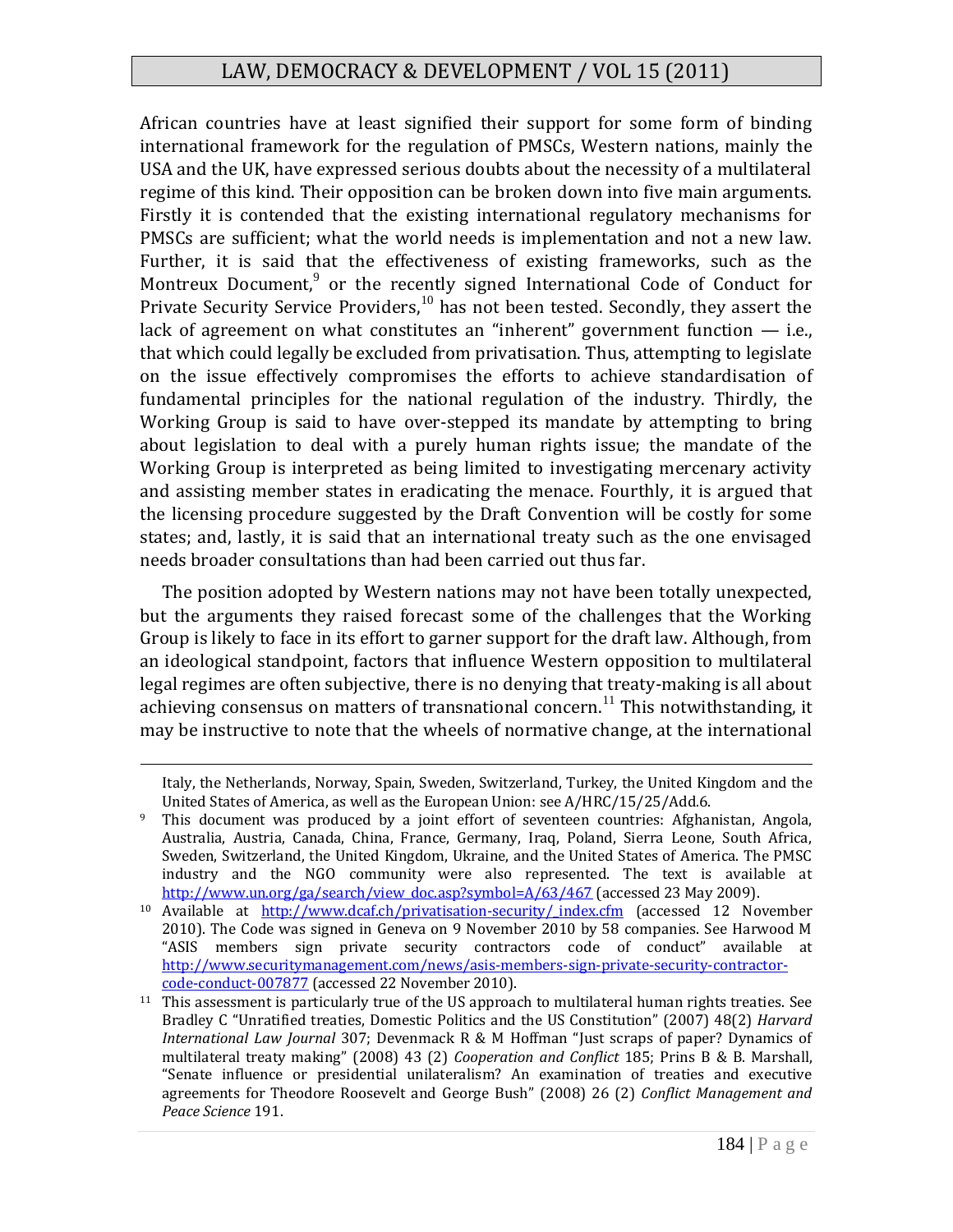level at least, are no longer solely driven by the whims of the powerful states but by the combination of a wide variety of interests and activities bringing together governments, transnational entities and networks, civil society and the academic lobby from all parts of the world. This is what happened with treaties enacted in the last two decades, such as the Weapons Conventions and the Rome Statute for the International Criminal Court, $12$  and is likely to be the case with the proposed PMSC Convention. The test, in my view, should be whether, over and above the subjective criteria upon which Western opposition to the law are based, there are fundamental limitations to the Draft Convention that may render its mission impossible to achieve or its role merely cosmetic.

This article will not confront the arguments against the Draft Convention directly but, rather, will analyse in a holistic manner the proprietary promise of the law in light of the broad concerns that have led to the entrenchment of the PMSC issue in the normative agenda of the international community. It will begin by contextualising the draft law within the broader PMSC debate and summarising the essence of its regulatory regime. Three broad themes will then be elicited and analysed to provide insights on the viability of the draft law. These are: the overall question of state responsibility and how it affects enforcement of rules; the use of force and the concomitant notion of inherent state functions; and the oversight and monitoring mechanisms. The objective assessment of how the draft law covers these themes will reveal a consistent pattern of a shared responsibility between PMSCs themselves, the host states and the contracting states to create a more "acceptable" environment for PMSC operations. The article concludes that the draft law, burdened as it is with the ideology of privatisation and the free market, has not departed from the international template for oversight of private entities which often does no more than create weak and ineffective systems. Nonetheless, the article acknowledges that the draft law is still a worthwhile endeavour and one which has greater promise than all other frameworks so far established.

#### **2 DRAFT CONVENTION IN PERSPECTIVE**

 $\overline{a}$ 

The rise of neo-liberal thinking in the Western hemisphere in the latter half of the last century promoted ideas that were concomitant with privatisation and free trade.<sup>13</sup> These ideas have facilitated the breakdown of the hegemonic state and the

 $12$  See, for example, Malanczuk P "The International Criminal Court and landmines: what are the consequences of leaving US behind?" (2000) 11(1) *European Journal of International Law* 77 (Analysing the reasons and consequences of US not supporting the Ottawa and the ICC treaties); Kervers D "Strengthening Compliance with the Biological Weapons conventions: The protocol negotiations" (2002) 7(2) *Journal of Conflict Security Law* 275(discussing US refusal to support the Draft protocol). See also Michie A "The provisional application of arms control treaties" (2005) 10(3) *Journal of Conflict Security Law* 345; Georghiades K "The Ottawa Convention: meeting the challenges of anti-personnel mines" (1998) 14(3) *International Relations* 51; Van Woudenberg N "The long and winding road towards an instrument on cluster munitions" (2007) 12(3) *Journal of Conflict Security Law* 447.

<sup>&</sup>lt;sup>13</sup> Neo-liberalism is a theory in political science which justifies the expansion of markets and the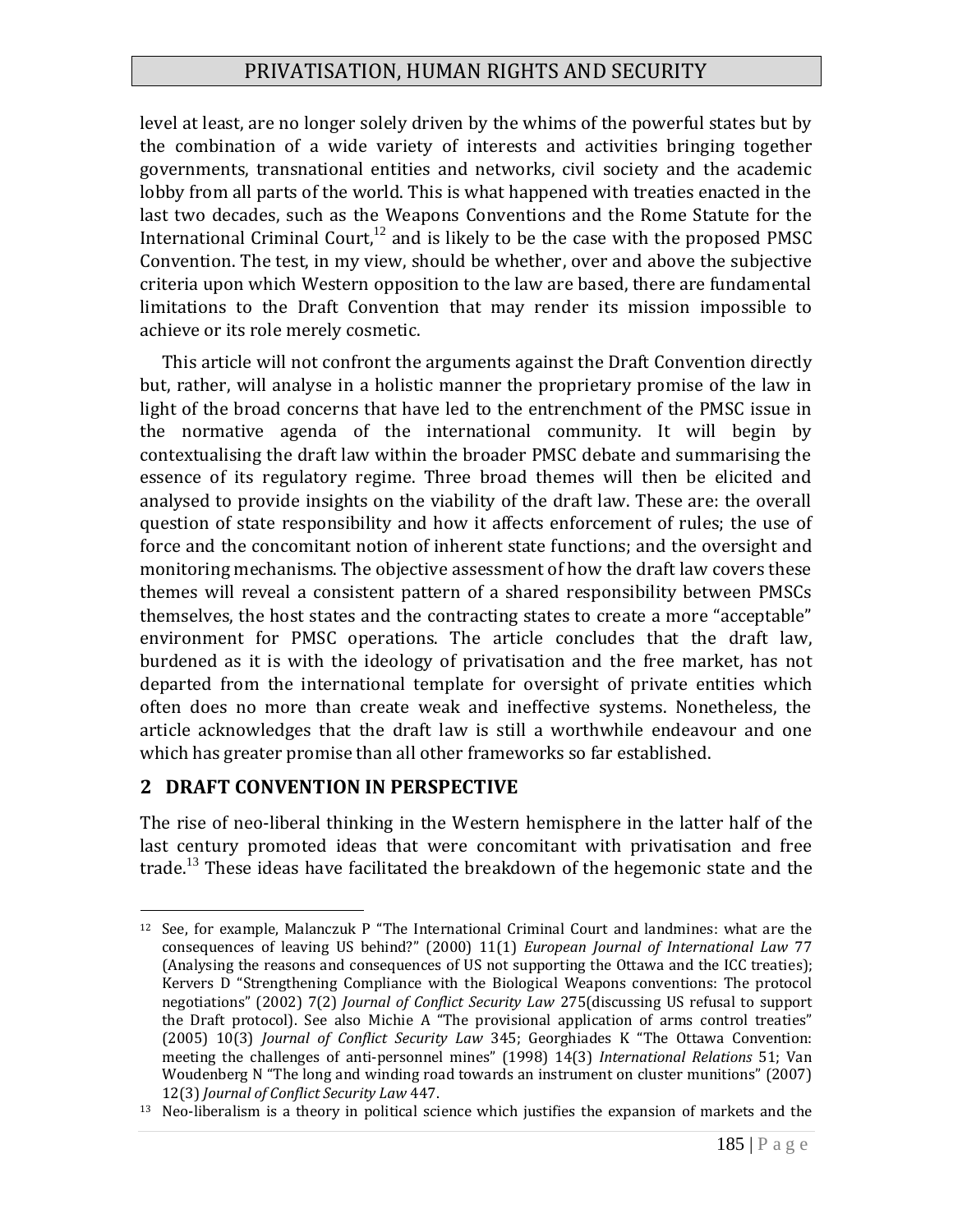creation of powerful private commercial entities driven solely by the objective of making profit.<sup>14</sup> When exported to Africa, the neo-liberal agenda created a host of problems. In the first place it has led to the "destruction, not only of prior institutional frameworks and powers (such as the supposed prior state sovereignty over political-economic affairs) but also of divisions of labour, social relations, welfare provisions, technological mixes, ways of life, attachments to the land, habits of the heart, ways of thought".<sup>15</sup> Secondly, and perhaps most crucially to the discussion here, it has promoted ruthless competition for natural resources; and this could be the reason why most regions in Africa with an abundant wealth of natural resources have become centres of political instability and endless armed conflicts.<sup>16</sup> Paradoxically, instability anywhere in the world threatens legitimate commerce and diminishes the ability of the state to deliver on other tenets of the neo-liberalist programme. At the same time, combating insecurity in a neo-liberal environment must be balanced against other interests. This is because neoliberalism is not only about trade but also about individual freedoms and rights.

Thus, improving global security must contend with limitations brought about by the need to protect human rights and ensure social justice. And that is how private security became a factor in global governance. The only way in which responsibility for human rights violations could be avoided while pursuing national security goals was by promoting the private security industry.<sup>17</sup> But this aside, in the current world climate any military action taken in pursuit of national interests abroad would be increasingly unpopular if the magnitude of loss of life associated with such action was seen to be unwarranted. Moreover, the option to pursue such interests in a more cost-efficient manner has become extremely compelling, not only in

promotion of competition and formalism as opposed to the protectionism of the state and other bureaucratic agencies. For discussion of the relationship between neo-liberalism and the state, see Lee S and McBride S "Introduction" in Lee S and McBride S (eds) *Neo-Liberalism, State Power and Global Governance in the Twenty First Century* (2007) 1.

<sup>14</sup> See, generally, Chomsky N *Profit and People: Neo-colonialism and Global Order* (1999); Juma L "The war in Congo: Shadow networks and the failure of internationalism" (2006) 10(2) *Gonzaga Journal of International Law* 97.

<sup>15</sup> See Harvey D "Neo-Liberalism as Creative Destruction" (2007) 2 (4) *Interfacehs* available at [http://www.interfacehs.sp.senac.br/images/artigos/79\\_pdf.](http://www.interfacehs.sp.senac.br/images/artigos/79_pdf.) (accessed 17 April, 2011).

<sup>16</sup> See, for example, Kurtz M "The social foundations of institutional order: Reconsidering war and resource in third world state building" (2009) 37 (4) *Politics & Society* 479; Ross M "What do we know about natural resource and civil war?" (2004) 41 (3) *Journal of Peace Research* 337; Jensen N & L Wantchekon "Resource Wealth and political regimes in Africa" (2004)37(7) *Comparative Political Studies* 816; Lujala P *et al* "Diamond a curse? Civil war and a 'lootable' resource" (2005) 49 (4) *Journal of Conflict Resolution* 538.

<sup>&</sup>lt;sup>17</sup> This is because poor performances by PMSCs on the human rights score were less likely to damage the reputation of governments than if the same violations were committed by national armies. This was the case when the US hired MPRI to provide assistance to the Croat forces' advance against Serb positions, which resulted in charges of war crimes against Croat commanders. The US was never blamed for assisting in the violations of international law. See Michaels J "Beyond accountability: The constitutional democratic and strategic problem with privatising war" (2004) 82 *Washington University Law Quarterly* 1001.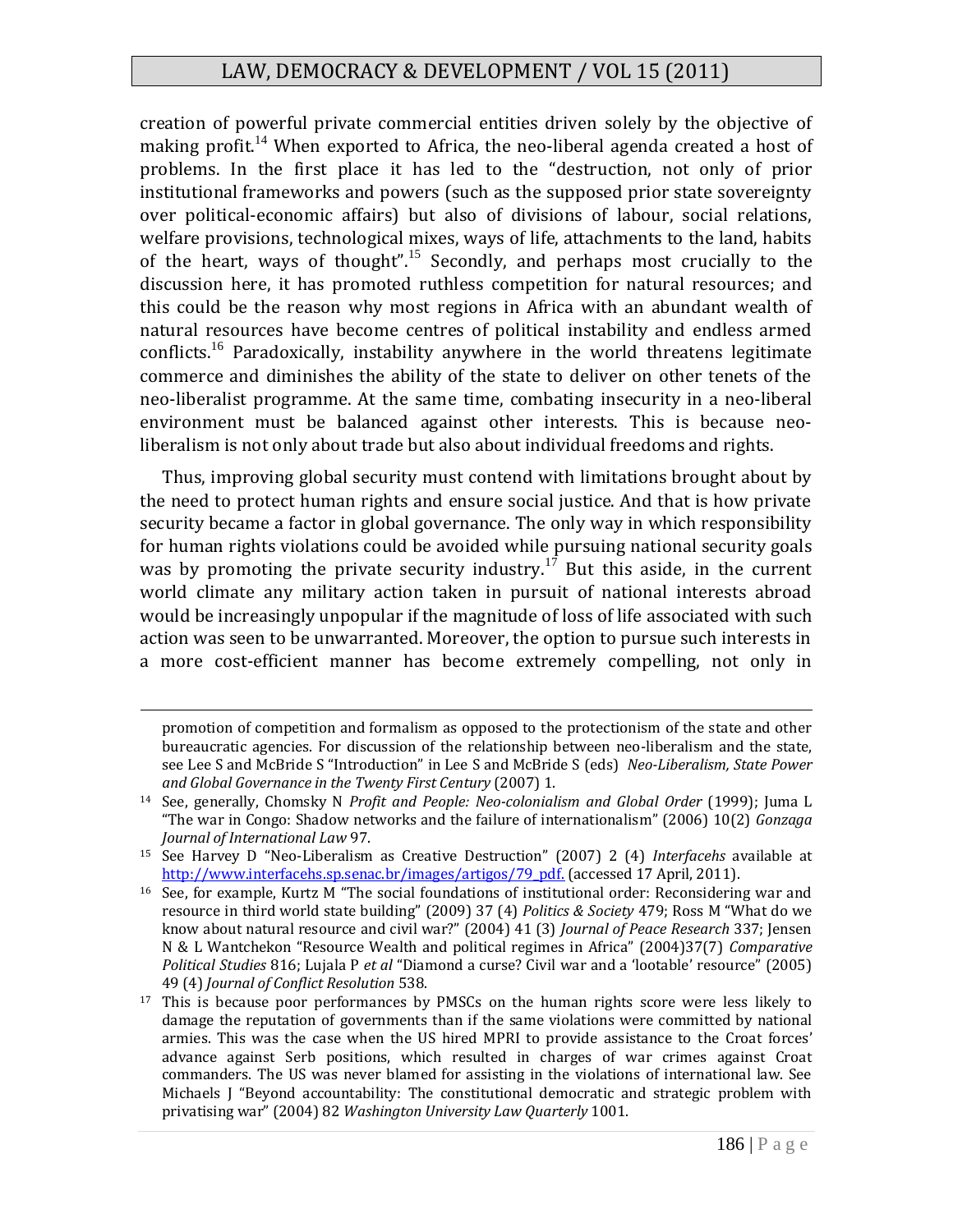monetary terms but also as a means of improving security governance.<sup>18</sup> Thus PMSCs are no accident; they are a product of the privatisation and maximisation of profit ideology which drives processes to reorganise the security infrastructure as well as of the concomitant growth of political awareness that inform political choices in the developed world.

Unfortunately, the tension between the free market and the demands of human rights has placed the security debate in the context of war and conflict in Africa in a rather precarious situation. While the neo-liberal order has exposed the vulnerability of the African state, the choice between taking advantage of the free market and its band of private operators, and sticking with their national armies to defend constitutional standards, is still a delicate one. All through the continent, we see a mix of approaches as weak and illegitimate governments struggle to find a balance.<sup>19</sup> The common denominator, so far, is hatred of mercenaries, which is boldly articulated in the African Union Mercenary Convention<sup>20</sup> and reinforced by the UN Mercenary Convention.<sup>21</sup> But, beyond mercenaries, there is no effective debate on the private security industry and how it affects regional and international peace. Yet the numbers of PMSCs operating in the continent are growing and their work spreading across many sectors — some are employed by relatively peaceful states to train their armies, others contracted to assist with peace-building and reconstruction efforts, while a significant number are involved in areas of active armed conflict such as in Darfur and Somalia.

Privatisation of security all around the world has come at a heavy price. PMSCs have been accused of disregarding rules of international humanitarian and human rights law in all places where they work. Incidences of unlawful killings, cases of human trafficking, illegal labour practices and several other transgressions by PMSC operatives have been well documented.<sup>22</sup> The hue and cry against PMSCs has heightened the need for an effective regulatory framework for their operations. The response has been varied: from self-regulatory schemes by PMSC associations to non-binding instruments by regional organisations and blocs of states. What has

 $\overline{a}$ <sup>18</sup> See Avant D *The Market for Force: The Consequences of Privatising Security* (2005) 30, who argues that through proxies states can influence conditions abroad without committing their troops. See also Singer P "Outsourcing War" (2005) 84 *Foreign Affairs* 119, 125; Cokayane J "Make or buy? Principal-Agent Theory and the regulation of private military companies" in Chesterman S & Lehnardt C (eds.) *From Mercenaries to Market* (2007) 196-216; Hawkins D *et al* "Delegation under anarchy: States, international organisations and principal-agent theory" in Hawkins D *et al* (eds) *Delegation and Agency in International Organisations* (2006) 3-38, 7.

<sup>19</sup> See generally, Musah A & Kayode J *Mercenarism: An African Security Dilemma* (2000).

<sup>20</sup> The *Convention of the OAU for the Elimination of Mercenarism in Africa* OAU Doc CM/433/Rev. L. Annex1 (1972) adopted in Libreville on 3 July 1977 and entering into force on 22 April 1985.

<sup>21</sup> See the International Convention against the Recruitment, Use, Financing and Training of Mercenaries, A/RES/44/34, entered into force on 20 October 2001.

<sup>&</sup>lt;sup>22</sup> See, for example, Zarate J "The Emergence of the New Dog of War: Private International Security Companies, International Law and the New World Order" (1998) 34 *Stanford Journal of International Law*, 34; Amann D "Abu Ghraib" (2005) 153(6) *University of Pennsylvania Law Review* 2085; Chesterman S "Leashing the Dogs of War" (2005) 5(1) *Carnegie Reporter* 37.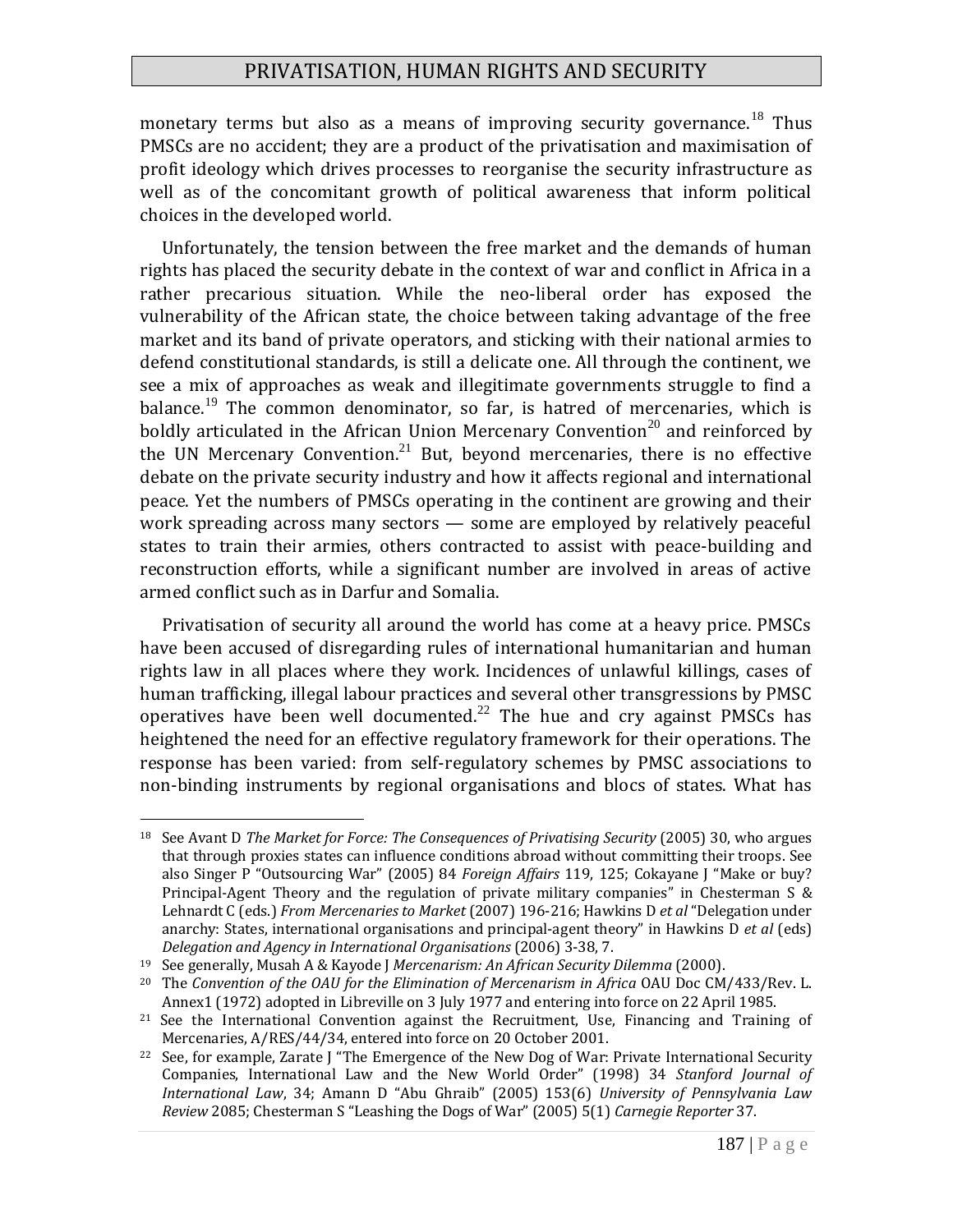been missing is a binding international framework that prescribes standards for private security operators and places responsibility on governments to account for the activities of PMSCs working within their jurisdictions.

#### **2.1 The Purpose of the Draft Convention**

During consultations that preceded the preparation of the Draft Convention, various constituencies expressed the need for an overarching and binding international framework for the regulation of PMSC activities.<sup>23</sup> It is not surprising, therefore, that the Convention outlines its main objective as the need to fill the "important gaps … in national and international legal regimes applicable to private military and security companies".<sup>24</sup> Apart from this objective, the Convention articulates several other responses to the PMSC problem that are essential to the regulatory regime it seeks to establish. Key among these are creating a regulatory framework that would ensure that PMSCs observe international humanitarian and human rights law; providing a framework for regulating not only the conduct of private military and security companies but also their relationship with member states of the UN by establishing the range of functions that may not be undertaken by such companies; harmonising the full breadth of international instruments that have a bearing on PMSCs; and setting agreeable legal standards for regulation of PMSCs.<sup>25</sup>

The Draft Convention may be an instrument of multifaceted tasks, but its legitimacy still rests on the acknowledgement that a universally conceived framework with political support of nation states has a better promise of reining in PMSCs than self-regulatory frameworks. But the question which is relevant to the discussion here is whether the objectives of the draft law as outlined in article 1 could be achieved other than through a multilateral treaty.<sup>26</sup> In other words, is the need for a binding treaty based on an objective assessment of the threat that PMSCs pose? Moreover, given the rather uncertain terrain of the international treatymaking process,  $27$  can the draft law be rationalised on the basis that it guarantees the attainment of relative or absolute gains as far as the containment of PMSCs is concerned?

There are no obvious answers to these questions. Usually, treaties may be enacted to curb a phenomenon that constitutes a global threat. The treaty could

 $\overline{a}$ <sup>23</sup> See, for example, "Expert Group on Mercenaries Concludes Visit to Afghanistan", available at <http://www.reliefweb.int/rw/rwb.nsf/db900SID/EGUA-7QWSR7?OpenDocument> (accessed 25 October 2010). See also the remarks by Samira Safarova, the representative of Azerbaijan, and Octavio Augusto, representative of Brazil, during the 15th Session of the Human Rights Council Meeting in Geneva (fn 2 above).

<sup>24</sup> Preamble, para 21.

<sup>25</sup> See Preamble, para 2, 7, 11and 23. The objectives are further distilled in art 1.

<sup>26</sup> In international parlance, the role of treaties is often a contested one. For example, Mersheimer argues that the whole idea of cooperative multilateral interaction is a chimera. See Mersheimer J "The false promise of international institutions" (1994/5) 19 *International Security* 5.

<sup>&</sup>lt;sup>27</sup> Denemark R & Hoffman M "Just Scraps of paper? The dynamics of multilateral treaty making" (2008) 43 (2) *Cooperation & Conflict* 185.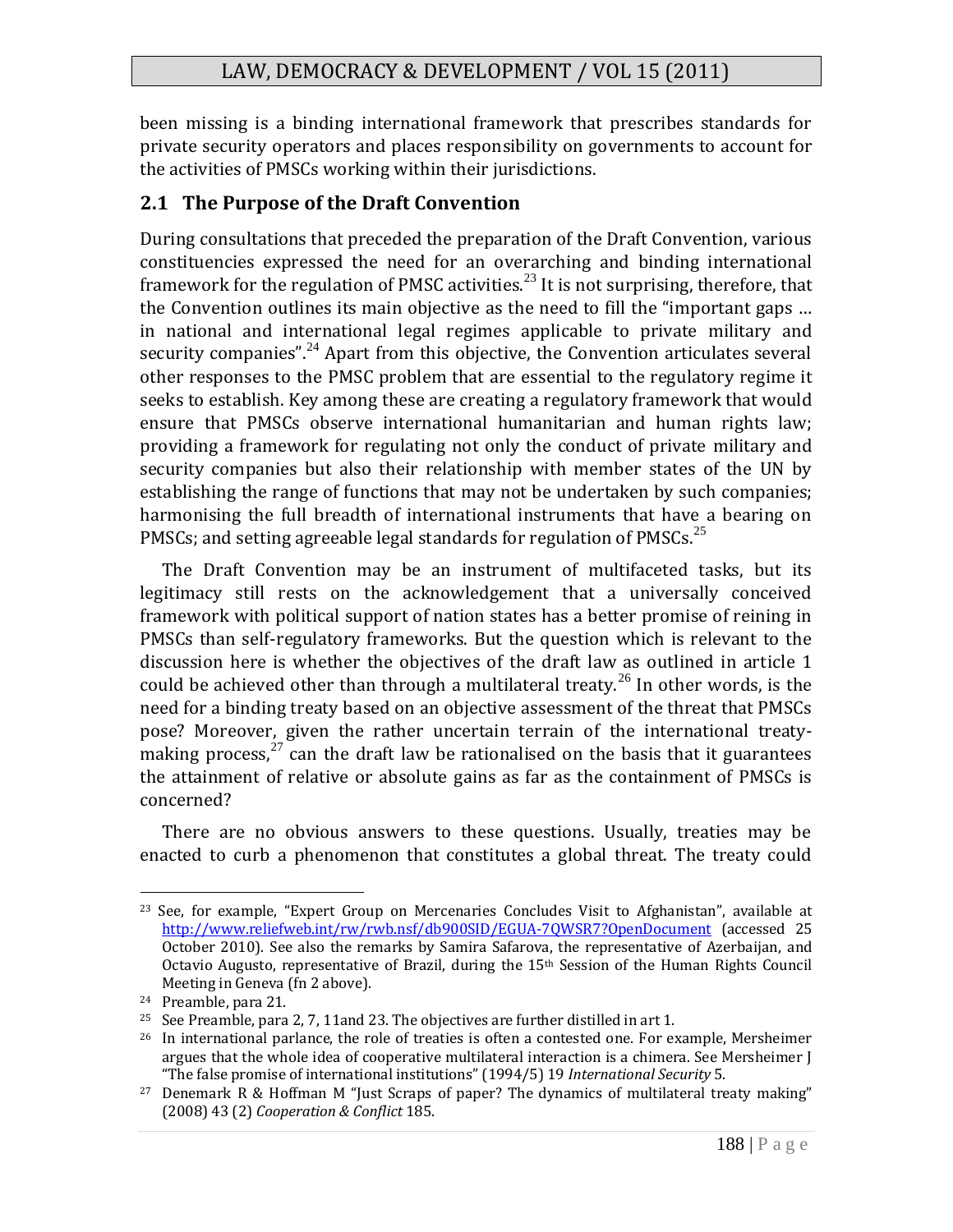then be seen as an expression of political commitment to deal with the problem. From a social constructivist perspective, a multilateral treaty could be the means of galvanising cooperation among states towards ensuring that unacceptable behaviour occurring in the international space is eradicated. No wonder "contractual international law and multilateralism have become the dominant institutional practices governing modern international society".<sup>28</sup> The Draft Convention somewhat fits within this paradigm. This is discernable, first of all, from the reports of the Working Group on its interaction with the various constituencies, during the preparatory stages of the Draft Convention. The reports reveal a consistent demand by various country representatives for a multilateral regime to curb PMSC behaviour.<sup>29</sup> Secondly, provisions of the draft law itself indicate a higher purpose that can only be achieved through multilateralism. For example, its attempt to define "inherent functions of the state", which none of the other instruments has done, may be limited but nonetheless useful in demarcating zones in which privatisation may be excluded. Also, the rather pervasive affirmation of the role of international law, human rights and international humanitarian law is crucial to the processes aimed at achieving the effective regulation of PMSCs. In this way the draft law and its institutions add to the already existing enforcement mechanisms for human rights and of international humanitarian law. The anticipation is that it will take advantage of the experiences of the institutions created under these regimes to establish a more robust international monitoring and oversight regime for PMSCs – more than could ever be expected of self-regulatory and non-binding mechanisms.

## **2.2 Overcoming the definitional conundrum**

Before PMSCs acquired the legitimacy that they enjoy today, they were defined relative to their difference with outlawed mercenaries.<sup>30</sup> Although both provided military and security services for profit, significant differences in their *modus operandi* were noted.<sup>31</sup> While mercenaries were bands of rogue soldiers roaming the African continent and overthrowing governments, PMSCs were well-organised business entities whose services were offered in legitimate circumstances. And while PMSCs were totally outside the radar of domestic and international legal regimes, mercenaries were banned by a host of regional and international instruments.<sup>32</sup> But these differences have not in the least helped to define what PMSCs are for purposes of placing them under an international regulatory regime.

<sup>28</sup> Reus-Smit C "The constitutional structure of the international society and the nature of fundamental institutions" (1997) *International Organizations* 555 at 558.

<sup>29</sup> See, for example, the Afghanistan report (fn 23 above).

<sup>30</sup> Earlier works on mercenaries used various methods to make the distinction. Singer's "end of spear" metaphor is a good example. See Singer P *Corporate Warriors: The Rise of Privatized Military Industry* (2003). See also Zarate (fn 22 above).

<sup>&</sup>lt;sup>31</sup> Messner J "Working towards effective legislative and regulatory solutions for private security industry in Africa" in Gumedze S (ed) *Elimination of Mercenarism in Africa: A Need for a New Continental Approach* (2008) 145.

<sup>32</sup> See Cowling M "Outsourcing and Military: Implications for international humanitarian law"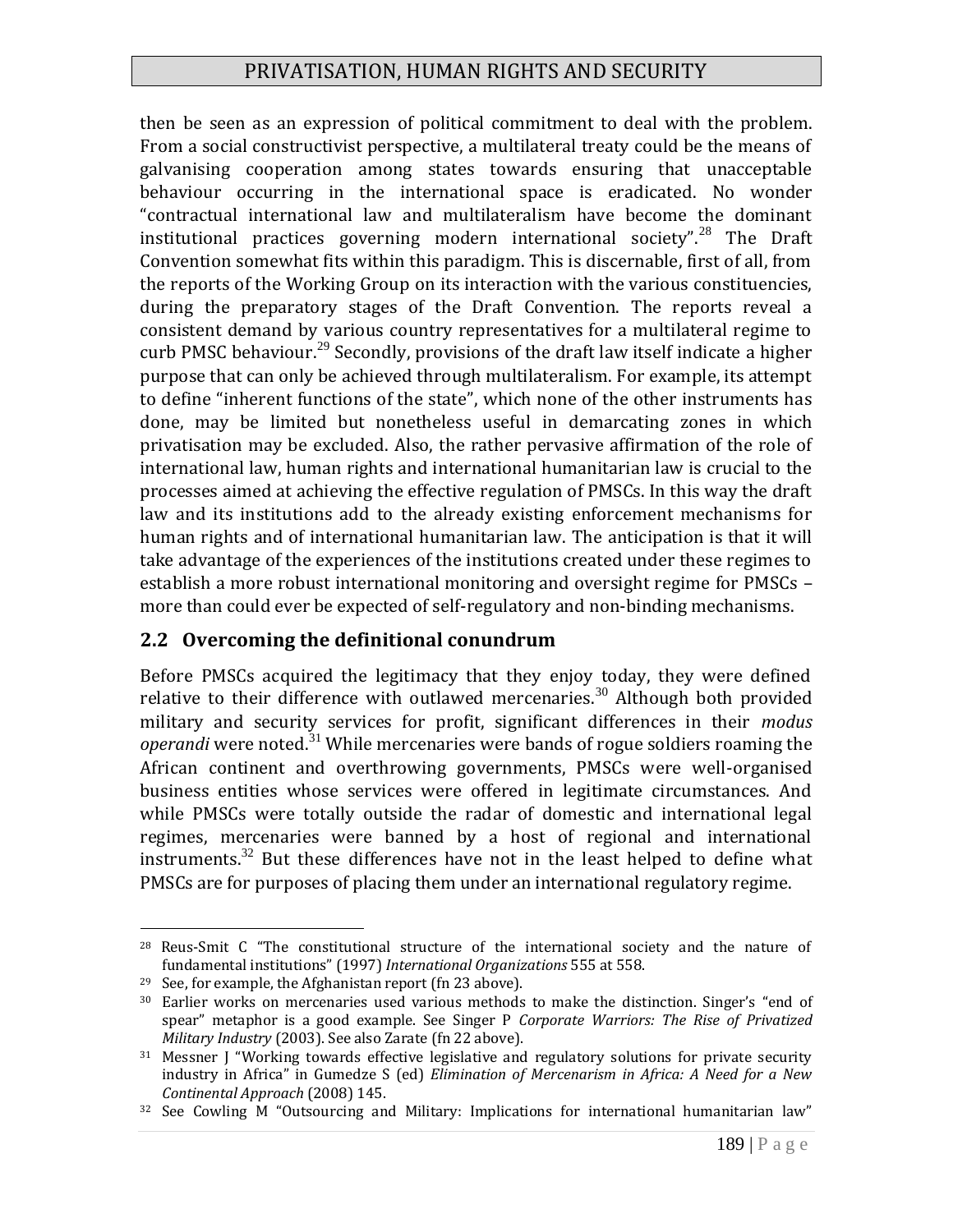The general understanding is that PMSCs are corporations that offer military or security-related services for monetary gain. $33$  Recent attempts at defining PMSCs have laid emphasis on their functional attributes. For example, according to the Montreux Document, PMSCs are "private business entities that provide military and/or security services, irrespective of how they describe themselves".<sup>34</sup> The document then describes the kinds of activities that such entities may be involved in. It is apparent from this definition that the status of PMSCs should be discernable from what they do — a functional approach that deviates from the often-used classification based on their proximity to or involvement in combat operations.<sup>35</sup> It further defines PMSC personnel as "persons employed by, through direct hire or under a contract with, a PMSC, including its employees and managers". Obviously, this narrows down the category of persons that may incur responsibility on behalf of the PMSC and recognises the element of "subcontracting" that is prevalent in the private security industry.<sup>36</sup>

What is striking about this definition is that it avoids engagement with what has become the most contentious issue of PMSCs operations in conflict zones — their involvement in actual combat. Although it recognises that PMSC personnel may be "incorporated into regular armed forces of a state", or that their personnel may qualify as "persons accompanying the armed forces" in terms of article 4A (4) of the Third Geneva Convention,  $37$  the document creates the impression that entities involved in combat operations, other than within the narrow limits of paragraph 26, do not come under its ambit. At the same time the document leaves it to the discretion of states to determine the kinds of services that may be contracted out, but cautions them to take into account the question whether such services "could cause PMSCs personnel to become involved in direct participation in hostilities".<sup>38</sup>

The Draft Convention does not significantly deviate from the Montreux Document. It defines a PMSC as a "corporate entity which provides on a

<sup>(2007) 32</sup> *South African Yearbook of International Law* 313.

<sup>&</sup>lt;sup>33</sup> Gillard defines them as "corporations that perform functions traditionally performed by security or military apparatuses of the state": see Gillard E "Business goes to war: Private military/security companies and international humanitarian law" (2006) 85 *International Review of the Red Cross* 525, 526.

<sup>34</sup> Montreux Document, para 9. Military and security services are further defined to include "armed guarding and protection of persons and objects, such as convoys, buildings and other places; maintenance and operation of weapons systems; prisoner detention; and advice to or training of local forces and security personnel".

<sup>35</sup> Cockayne J "Regulating Private Military and Security Companies: The Content, Negotiation, Weakness and Promise of the Montreux Document" (2009) 13(3) *Journal of Conflict & Security Law* 401, 406.

<sup>&</sup>lt;sup>36</sup> Para 31 of the document deals with subcontracting and places obligations on principals to ensure that notification is made to the state; they demonstrate that subcontractors have authorisation; and that the principal is liable for the conduct of the subcontractor.

 $37$  See para 26(b) and (c). An elaborate discussion of art 4A of the Third Geneva Convention can be found in Fleck D *et al*, *The Handbook of Humanitarian Law in Armed Conflict* Oxford: Oxford University Press (2000) 95.

<sup>38</sup> See Part II para 1.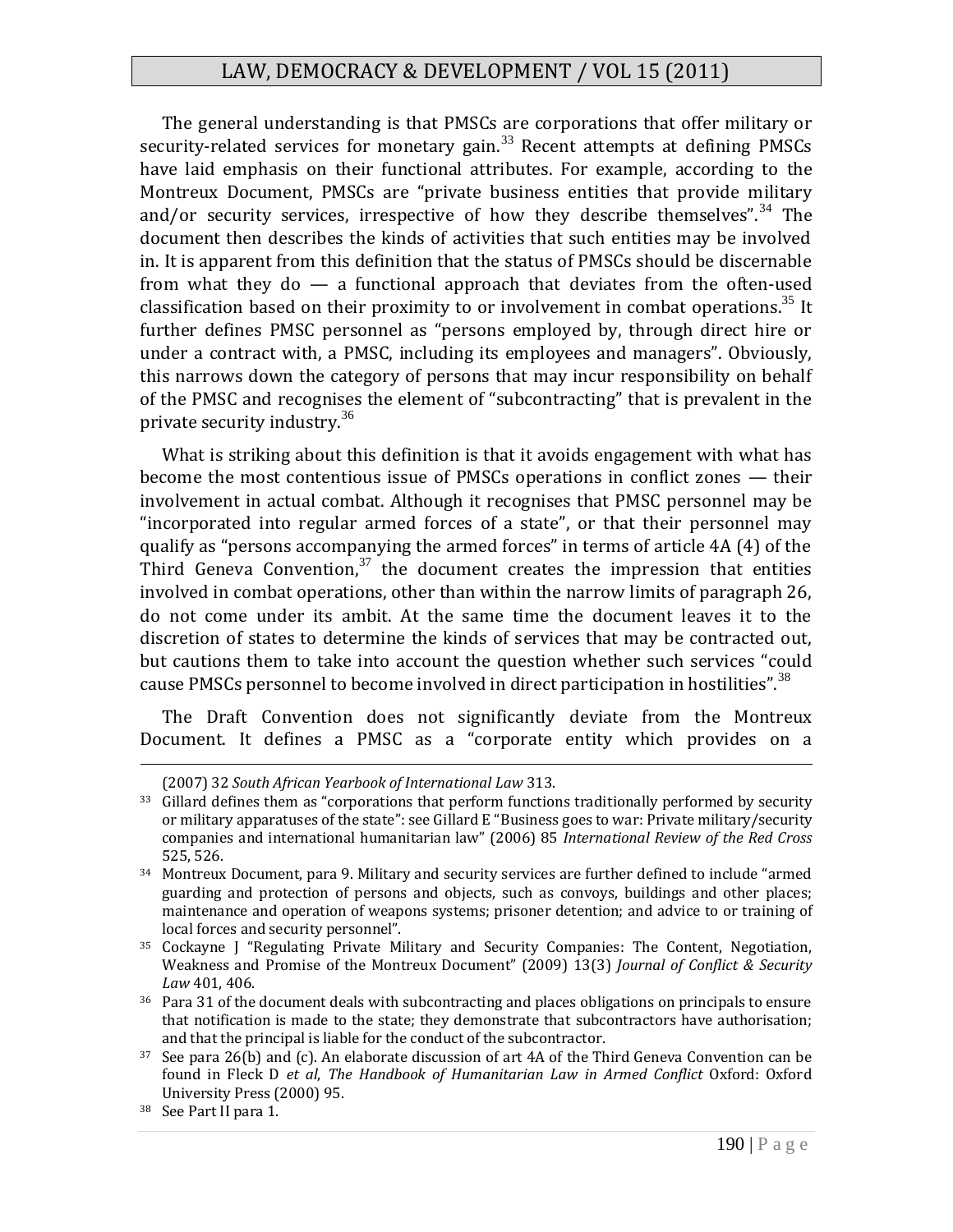compensatory basis military and or security services including investigation services, by physical and or legal entities".<sup>39</sup> Military services are further defined to include "specialised services related to military actions" such as strategic planning, intelligence, investigation, land, sea or air reconnaissance, flight operations of any type, manned or unmanned, satellite surveillance, military training and logistics, material and technical support to armed forces, and other related activities. Security services, on the other hand, are defined to include armed guarding or protection of buildings, installations, property and people, police training, material and technical support to police forces, elaboration and implementation of informational security measures and other related activities.<sup>40</sup>

Although, like the Montreux document, the Draft Convention adopts a functional definitional approach, it thus makes a distinction between "military" and "security" services, presumably to canvass a wider understanding of the roles that PMSCs play in modern military operations. However, the definition does not include combat operations, and perhaps this is in tandem with articles 8 and 9 which prohibit involvement of PMSCs in governmental functions (defined to include direct participation in hostilities) and outlaws the use of force. Nonetheless, the definition is open-ended with the possibility that states can determine the ranges of activities that may be outsourced.

The Draft Convention avoids the use of the word "mercenary" in its text. The only miniature reference is in the Preamble where the UN and the OAU Conventions on mercenaries are mentioned. This was probably a compromise after PMSC organisations vehemently criticised the earlier draft that had expressly called for ratification of the anti-mercenary instruments as measures towards regulating PMSC activity. Nonetheless, some authors have called for an express prohibition of mercenarism in the Convention so as to separate PMSCs that carry out legitimate activities from the shadowy ones that harbour mercenaries and engage in mercenary activities.<sup>41</sup> But this is unlikely to happen, given current trends. The question is whether it is desirable to proceed as though all mercenaries have been eliminated and their sins completely purged.

#### **3 THE PRINCIPLE OF STATE RESPONSIBILITY**

The challenges to regulating activities of PMSCs arise from their transient character, which makes it difficult to subject their operations to an effective oversight regime. Most PMSCs are hybrid in nature, and their status, even operations, traverse the worlds of business, of the military and of humanitarianism. This makes it difficult to assign them to a single regulatory regime. The problem is compounded by the fact

<sup>39</sup> Art 2.

<sup>40</sup> Art 2(c).

<sup>41</sup> See, for example, Gumedze S "Addressing the use of private security and military companies at the international level" ISS Paper 201 (November 2009) available at [http://idl-bnc.idrc.ca/](http://idl-bnc.idrc.ca/%20dspace/bitstream/10625/41432/1/129208.pdf)  [dspace/bitstream/10625/41432/1/129208.pdf](http://idl-bnc.idrc.ca/%20dspace/bitstream/10625/41432/1/129208.pdf) (accessed 12 June 2010).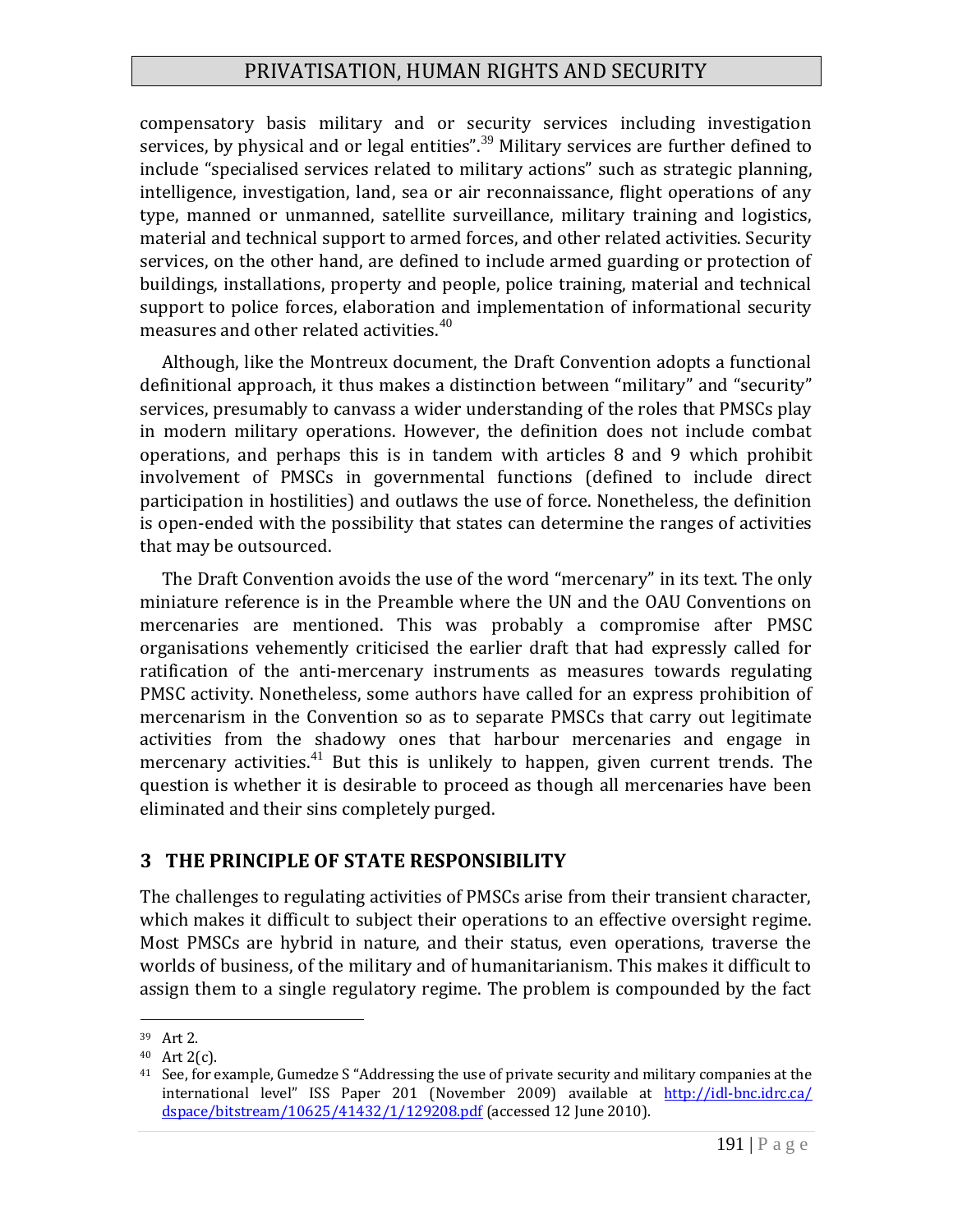that PMSC activities blossom in conditions of armed conflict, where governmental authority is heavily contested or non-existent. In the African context, the problem is exacerbated by ineffective domestic legal systems and widespread complicity of governments in the illegal activities of  $PMSCs<sup>42</sup>$  Thus, PMSC operators are rarely brought to court within jurisdictions where they work. This has been particularly true of Iraq, Afghanistan, DRC and Sudan. $43$  Further, although governments are the main clients of PMSCs, they have persistently denied accountability for the misconduct of PMSCs, not to mention the demonstrable ambivalence towards preventing or enforcing international standards against these entities.<sup>44</sup> Therefore it makes practical sense to expand the responsibility of states in this regard. The idea seems to be that, since the locus of PMSC activity is within the jurisdiction of states, and states are the subjects of international law, the rules of state responsibility should derivatively impact upon PMSCs.

#### **3.1 The international law of state responsibility**

 $\overline{a}$ 

Under international law, state responsibility indicates the consequences of a breach of international obligations by states and enunciates the ranges of acceptable responses to such breaches.<sup>45</sup> This principle is well grounded in international law and has been affirmed by international courts and tribunals. $46$  The responsibility rests on states because they are the primary subjects of international law. The international law rules on state responsibility are currently derived from the Draft Articles on Responsibility of States for Internationally Wrongful Acts ("Draft Articles") developed by the International Law Commission and adopted in 2001.<sup>47</sup>

<sup>&</sup>lt;sup>42</sup> The often-cited example is that of President Ahmed Tejan Kabba of Sierra Leone who engaged the services of Executive Outcomes, a South African mercenary outfit, to repel RUF assault on Monrovia during the civil war. See Francis D "Mercenary intervention in Sierra Leone: Providing national security or international exploitation" (1999) 20 *Third World Quarterly* 319.

 $43$  In Iraq the US transitional authority granted immunity from prosecution under Iraqi law to all PMSC operators. See Order 17 of the US Coalition Provisional Authority, signed in December 2006. Several cases arising out of the conduct of PMSCs in Iraq have been tried in the US; for example, *US v Pissaro*, No 5:04-CR-211-1(E.DNC. June 17, 2004). See also Stinnet N "Regulating the privatization of war: How to stop private military from committing human rights abuses" (2005) *Boston College International & Comparative law Review* 211.

<sup>44</sup> Gaston E "Mercenaries 2.0? The rise of the modern private security industry and its implications for international law enforcement" (2008) 49 (1) *Harvard International Law Journal* 221.

<sup>45</sup> Art 1 of the International Law Commission (ILC) Articles on the Responsibility of States for Internationally Wrongful Acts provides that "Every internationally wrongful act of a state entails the international responsibility of that state".

<sup>46</sup> See, for example, *Chorzow Factory* (1927) PCIJ ser. A no. 9; *Corfu Channel Case*, ICJ Reports (1949) 23. In *Chorzow* the court defined state responsibility as a principle of international law involving an "obligation to make reparation for any breach of an engagement".

 $47$  These rules are generally considered to have acquired the status of customary international law. See Wolfrun R "State responsibility for private actors: An old problem of renewed relevance" in Ragazzi M (ed) *International Responsibility Today* (Brill 2005) 424; Kiss A "State responsibility and liability for nuclear damage" (2005) 35 (1) *Denver J. Int'l. L. & Pol.* 67, 77.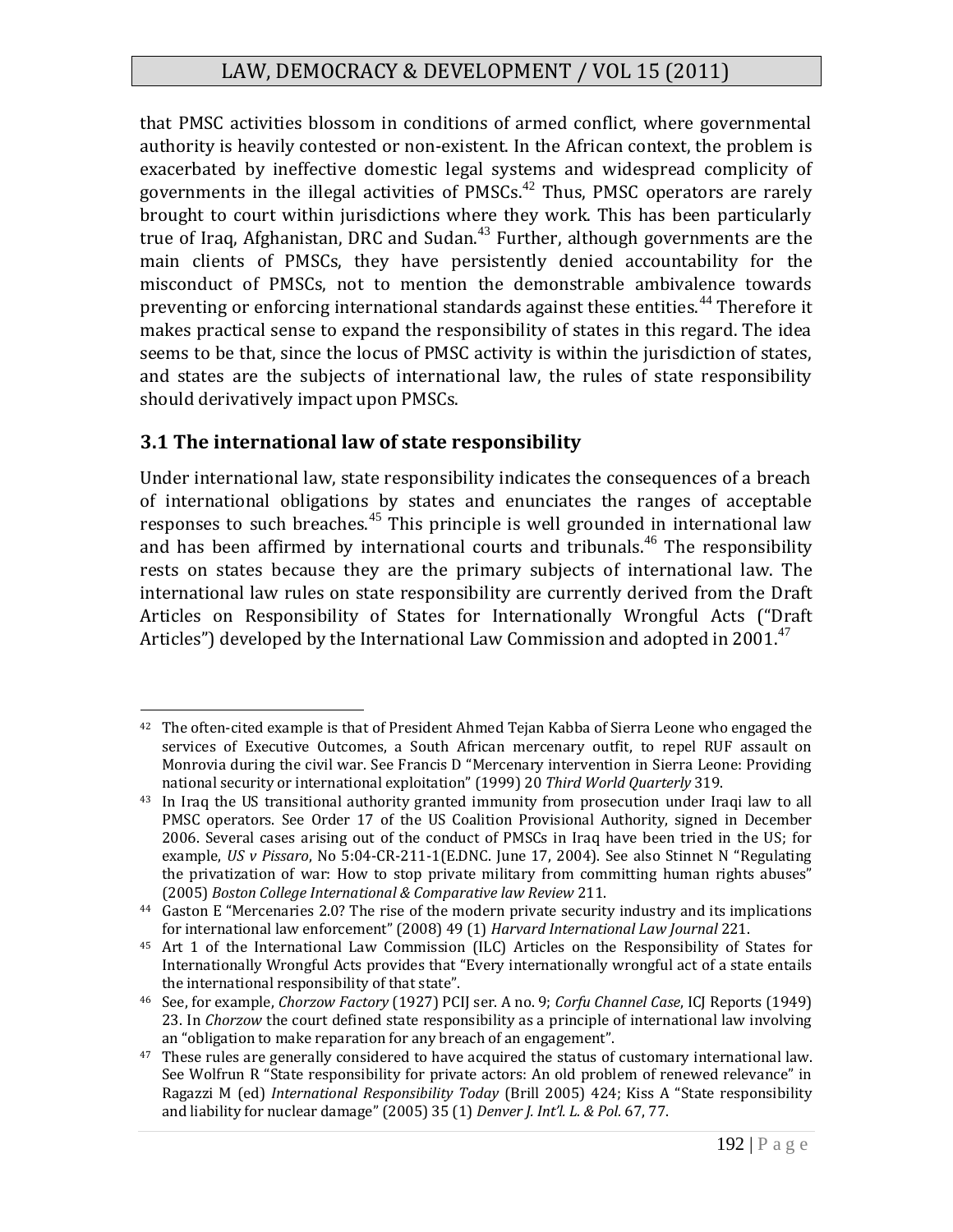Under the Draft Articles an act will be wrongful if it is "attributable" to a state under international law and constitutes a breach of the international obligations of the state. Ordinarily government officials will have both inherent and sometimes ostensible authority to bind the state. Thus, any wrongful act that they commit will be attributable to the state. $48$  What presents some difficulty is how to determine "attribution" where an activity is carried out by an entity which is not part of the government.

This is particularly problematic in cases of PMSCs that operate in conflict zones. Under article 4 of the ILC rules the act of an entity may be attributed to a state if the entity is acting as a state organ. It is therefore apparent that where a PMSC acts as an organ of state, and not as an independent contractor, state responsibility will be incurred.<sup>49</sup> In this regard the source of authority could be founded on some legislation or decree, and the conduct would exhibit some colour of national authority. This is the case where, for example, PMSC personnel are incorporated in the state military or their activities are subordinated to government.

However, subordination is not always easy to prove because most PMSCs are contracted as independent entities carrying out professional services. The determination as to whether PMSC personnel operating in any theatre of conflict have been incorporated into the state military must depend on the command and internal discipline tests provided for in article 43 of the First Additional Protocol to the Geneva Conventions. Rarely do PMSCs get incorporated into state armies; thus the probability of states incurring responsibility in terms of article 5 is minimal.

PMSC actions may also be attributed to the state where they are exercising governmental authority.<sup>50</sup> In *Case Concerning Armed Activities in the Territory of Congo (DRC v Uganda)*<sup>51</sup> Uganda had advanced the argument that its soldiers (UPDF) were not acting in the capacity of persons exercising governmental authority while in the territory of the DRC. This argument was dismissed as the court found that the conduct of individual soldiers and officers of the UPDF were the conduct of a state organ. Thus, authority may be explicit from the nature of activity that a PMSC is

<sup>48</sup> For example, enforced disappearance such as in *Velasquez Rodriguez n Honduras, Merits* , Inter-AmCtHR, Ser C, No \$ (1989); 95 ILR 259 para 183.

<sup>49</sup> See art 4 of ILC. In the *Case Concerning Application of the Convention on the Prevention and Punishment of Crime of Genocide (Bosnian and Herzegovina v Serbia and Montenegro)*, the ICJ found that, although Serbia was not responsible for the Srebrenica genocide, it was still in breach of the Convention for failure to prevent the genocide and for not punishing the perpetrators. In the Court's view the determination as to whether the action were attributable to the respondents depended on whether the acts were committed by organs of respondents or whether the agents were acting on the "instrument of or under the direct control of the respondent". It found that the entities or persons who carried out the massacre were not completely dependent on federal authorities in Belgrade, nor were they acting under Belgrade's instructions. For in-depth discussion of the decision see Dimitrijevic V & M Milanovic "The strange story of the Bosnian Genocide case" (2008) 21 *Leiden Journal of International Law* 65.

<sup>50</sup> Art 5.

<sup>51</sup> CJ Reports (2005), 168.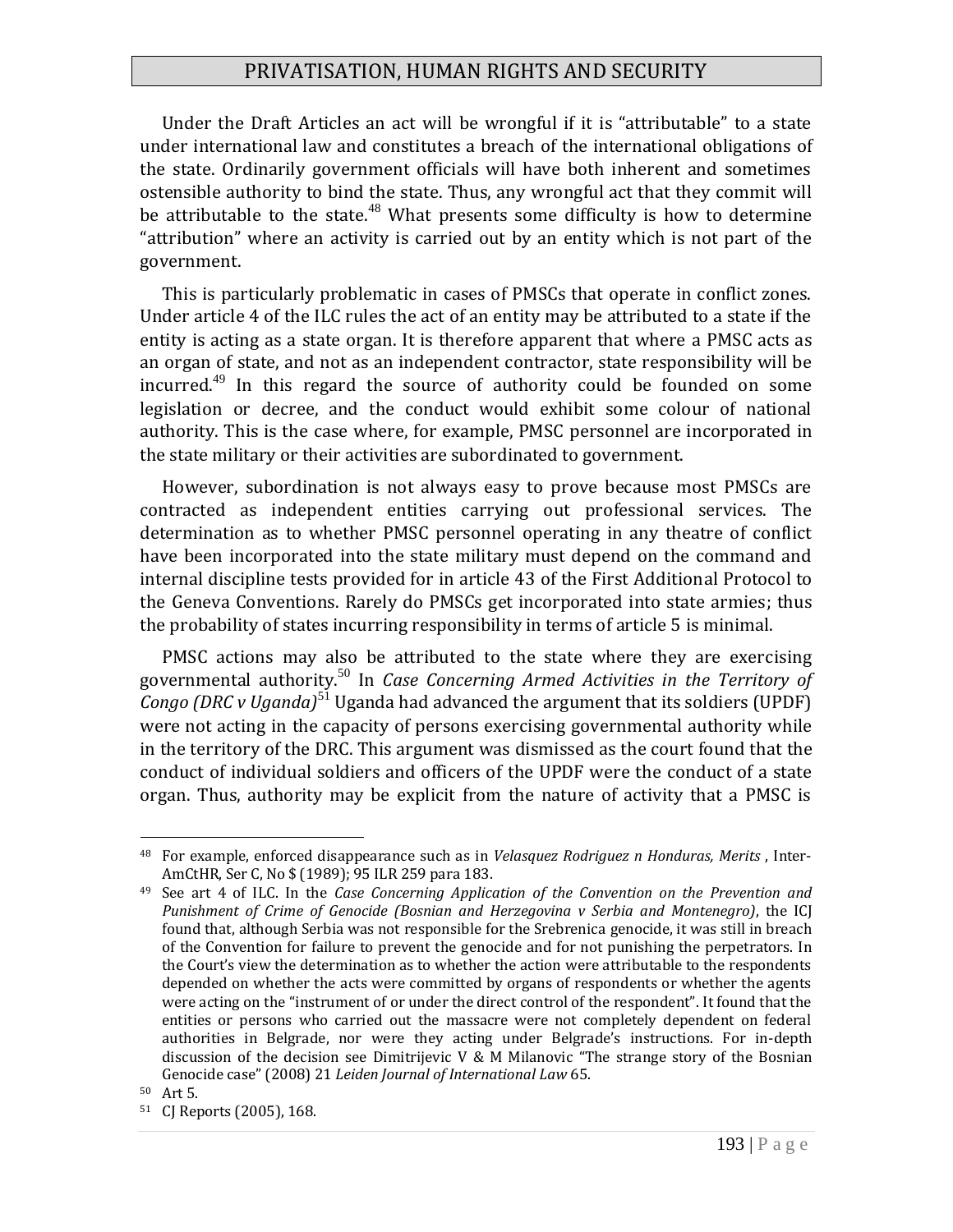required to perform. In most cases however, it is very difficult to find a nexus between activities of PMSCs and express governmental authority. A combination of factors must then be considered. For example, it may be necessary to examine how the power was conferred, the purpose for which the power was conferred and the extent to which the PMSC is accountable to the government. Indeed, if the power being exercised by the PMSC does not further any sovereign objective of the state, it may not be attributable to the state.

Commentators have suggested that the nature of the activity is crucial because some are more attributable to the state than others.<sup>52</sup> If PMSCs are engaged in policing, or detention pursuant to judicial sentence then the authority may be explicit. Similarly, if they conduct interrogations, this may be attributable to the state more than just guarding installations. But the question of authority in international law also hinges on the level of control that the government has on the PMSC. In *Nicaragua*, for example, the ICJ observed that conduct may give rise to legal responsibility if it is proved that the state had "effective control" of the operations that resulted in the alleged violations of international law.<sup>53</sup> The United States government had assisted in financing and training the *contras* and also participated in the planning and supervision of their military operations. Despite US involvement, the acts of the *contras* were not "attributable" to the US, thus could not give rise to legal responsibility on its part.<sup>54</sup> The Court argued that, for the conduct of the *contras* to give rise to such responsibility, "it would in principle have to be proved that the state had *effective control* of the military or paramilitary operations in the course of which the alleged violations were committed".<sup>55</sup> More recently the "effective control" test was affirmed by the ICJ in the *Bosnian Genocide* case.<sup>56</sup>

The other limb to the attribution test is provided for in article 8 of the draft Convention. Here, attribution may occur when PMSCs are directed or controlled by the state. This is only possible if the wrongful act committed by a PMSC is the result of a direct order by the state or was performed under the direct control of

<sup>52</sup> See, for example, Hoppe C, "Passing the buck: State responsibility for private military companies" (2008) 19 (5) *European Journal of International Law* 991.

<sup>53</sup> Military and Paramilitary Activities In and Against Nicaragua, Merits judgment (*Nicaragua v USA*) ICJ Reports 1986, p 14 para 115.

<sup>54</sup> Note, however, that the court still found the United States responsible for its own conduct — that of training and financing the *contras* and carrying out specific operations, including the mining of the Nicaraguan harbour — which the court classified as wrongful conduct: *ibid*, paras 75-80, 238, 242.

<sup>55</sup> *Ibid* para 115.

<sup>56</sup> Compare the "effective control" test with the "overall control" test in the ICTY case of *Prosecutor v Tadić* (Case No IT-94-1-A, Judgment of the Appeals Chamber). According to the ICTY, "overall control" is achieved when the state "has a role in organising, coordinating and planning the military action of the military group, in addition to financing, training and equipping or providing operational support to that group" Para 137. See Casese A "The *Nicaragua* and *Tadić* tests revisited in light of the ICJ judgment on Genocide in Bosnia" (2007) 18(4) *European Journal of International Law* 649; Vité S "Typology of Armed conflicts in international humanitarian law: Legal concepts and actual limitations" (2009) 91 *International Review of the Red Cross* 69.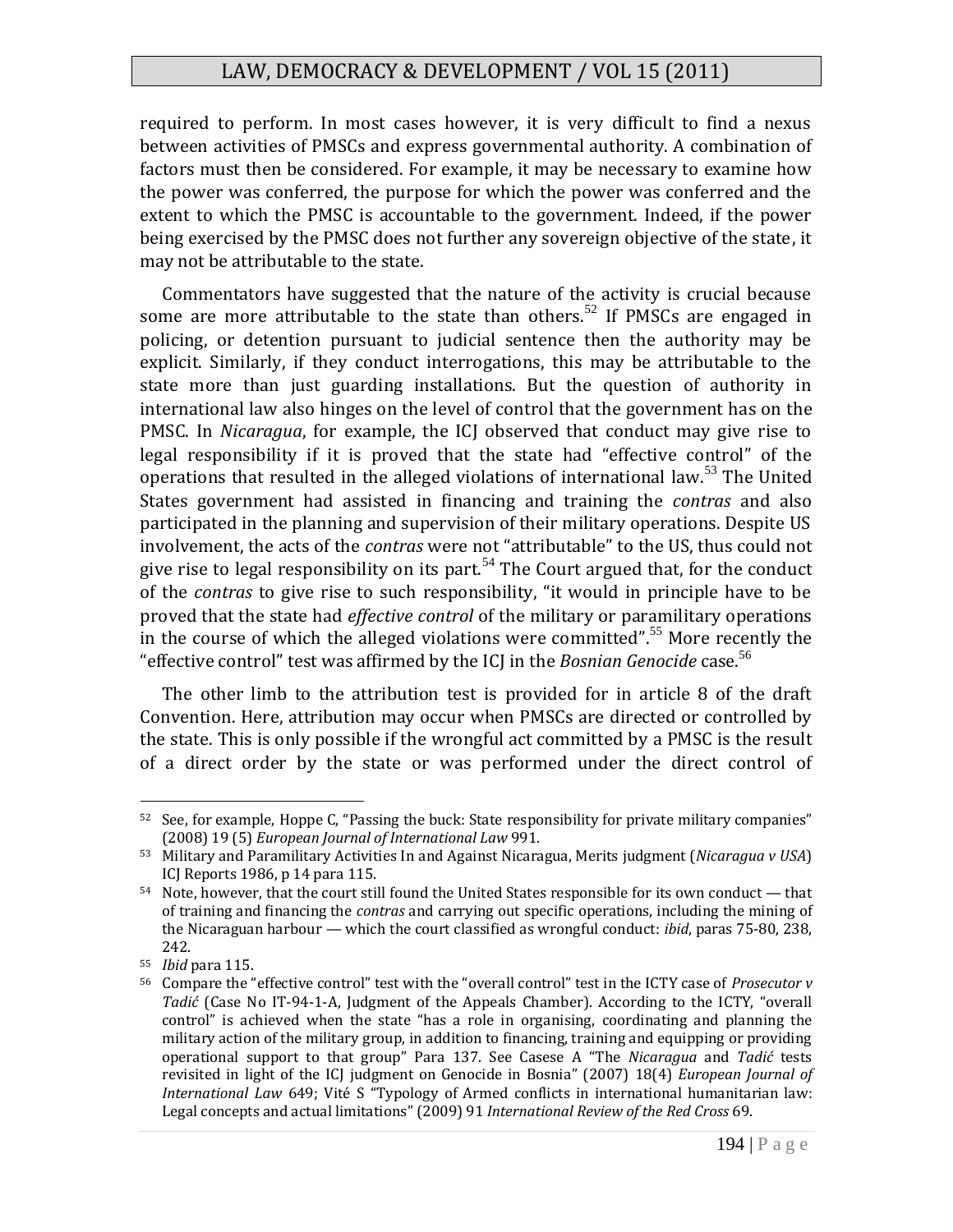government. However, if for any reason the act was beyond the scope of authority conferred on the PMSC, the state will be excused from liability. This rule (*ultra vires*) has obviously come under heavy criticism from scholars.<sup>57</sup> The suggestion put forth is that, if there is "apparent authority", states should not be shielded from responsibility. Still, the PMSC activity under scrutiny must have a cognisable nexus with the authority conferred, and this is never easy to prove in conflict situations where even the status of government is contested.

#### **3.2 Topology of state responsibility under the Draft Convention**

The Draft Convention creates a framework through which state responsibility can be incurred in respect of certain acts of PMSCs, without necessarily satisfying the traditional rules of international law discussed above. This is a useful innovation, and it is what sets the Draft Convention apart from other treaty regimes. But, before examining how individual activities of PMSCs are treated in the Draft Convention, certain general rules of responsibility need to be clarified. First, the Convention categorises states into four kinds (contracting states, states of operation, home states and third states) and assigns responsibility accordingly.<sup>58</sup> But irrespective of the division, states will still bear responsibility "for military and security activities of PMSCs registered or operating in their jurisdiction, whether or not these entities are contracted by the state". $59$ 

Thus it will no longer be necessary to prove "attribution" or "subordination", as is the case under the general rules of international law, to hold a state responsible for the activity of PMSCs. This provision has profound implication for states and PMSCs alike. Take for example the controversy around AEGIS Defence Services Ltd, a British company that secretly relocated its offices to Basel, Switzerland, in October  $2010<sup>60</sup>$  Its owner, Tim Spencer, was the man behind the infamous Sandline operations in Sierra Leone at the height of the civil war in that country. In the recent past Tim Spencer has reinvented himself and his company has been able to attract contracts from the US government for services in Afghanistan and Iraq. The company is also known to be extending its network to Africa, perhaps in less controversial circumstances than the past. However, for purposes of our analysis, if Switzerland were a state party to the Draft Convention it would have to license and register the company under its domestic regime and also bear responsibility for the military and security activity of AEGIS all over the world. In fact, victims of

<sup>57</sup> See for example, Browlie I *Principles of Public International Law* 7ed. (2008) 452.

 $58$  Art 2 (j-m). It should be noted however, that most aspects of responsibility under the Draft Convention overlap, and so states may generally bear liability despite this categorisation.

<sup>59</sup> Art 4(1).

 $60$  The relocation sparked off riots in the city of Basel: see Smith R "British Mercenary not welcome in Switzerland" *Linksunten.Indymedia.org* available at http://linksunten.indymedia. org/de /node/26589 accessed 1 November 2010); Dacey J "Swiss fired up over arrival of mercenary firm" (*Swiss.info.ch*) available at http://www.swissinfo.ch/eng/business/*Swiss* fired up over [arrival\\_of\\_mercenary\\_firm.html?cid=22482084](http://www.swissinfo.ch/eng/business/Swiss_fired_up_over_%20arrival_of_mercenary_firm.html?cid=22482084) (accessed 1 November 2010).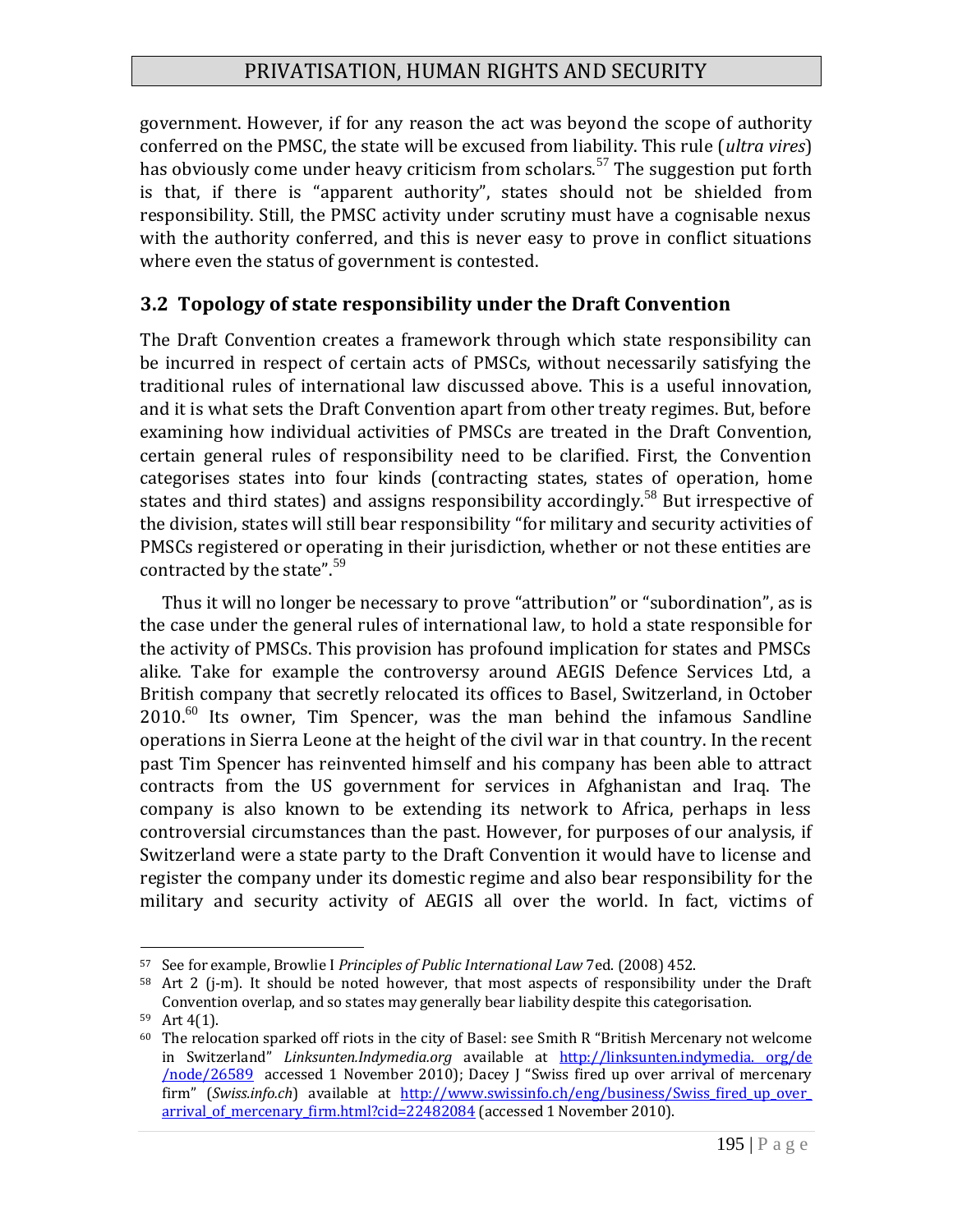violations perpetrated by AEGIS personnel working in Africa would no doubt be quite happy to bring their claims against Switzerland rather than their own governments. They would also be able to shop for a convenient forum to bring such a suit. This in itself may act as major deterrent to allowing rogue PMSCs to operate within the territory of a state.

Secondly, the Draft Convention distinguishes between "inherent" state functions, which cannot be delegated and for which the state takes direct responsibility, and those functions that are not such and can thus be delegated, therefore giving rise to functional international responsibility on the part of PMSCs.<sup>61</sup> This is to ensure that states preserve their sovereignty and do not abdicate their responsibility towards their citizens and other states. That is perhaps the reason why article 9 expressly prohibits the delegation or outsourcing of such functions. Related to this is a requirement for states to ensure that PMSCs act in accordance with international human rights law and international humanitarian law. Apart from the general duty to take legislative and other measures to establish and uphold the rule of law, $62$ states are specifically enjoined to ensure that contracts or agreements that they enter into with PMSCs do not frustrate this goal, and that the personnel of PMSCs respect the law.<sup>63</sup>

Thirdly, the draft law extends responsibility to intergovernmental organisations  $(INGO).<sup>64</sup>$  This is realistic because these organisations use PMSCs in various aspects of their work.<sup>65</sup> In Africa PMSCs are assisting in peacekeeping operations, humanitarian assistance and increasingly, in peace-building and reconstruction efforts.<sup>66</sup> In Sierra Leone, for example, PMSCs are an integral part of its security sector reform programme. Unlike in the past, the UN and AU are now engaging the services of PMSCs on a regular basis and may be complicit, just like states, in perpetuating the relative impunity of PMSC operatives.<sup>67</sup> The Draft Convention's approach is thus welcome and should be supported.

<sup>61</sup> Art 2.

<sup>62</sup> Art 5.

<sup>63</sup> Art 7 and 17.

<sup>64</sup> Art 3.

<sup>65</sup> See generally, Cokayane J *Commercial Security in the Humanitarian Space: Blurring Boundaries or Building States* (2006).

<sup>66</sup> See Spearin C "Private security companies and humanitarians: A corporate solution to securing humanitarian space" (2001) 8 (1) *International Peacekeeping* 24.

<sup>67</sup> For example, in Darfur the AU, with the assistance of the US Department of State, hired Pacific Architectural Engineers to assist with logistical support, including construction of camps, provision of water and food and laundry services. See Appiah-Mensah S "AU's critical assignment in Darfur: Challenges and constraints" (2005) 14 (2) *Africa Security Review.* See also the essays in Baker D & M Caporini (eds) *Private Military and Security Companies: Ethics and Civil Military Relations* (2008); Lynch C "UN Embraces Private Military and Security Companies" at [http://w/2010/01/17/u embraces\\_private\\_military\\_contractors](http://w/2010/01/17/u%20embraces_private_military_contractors) (accessed 28 October 2010).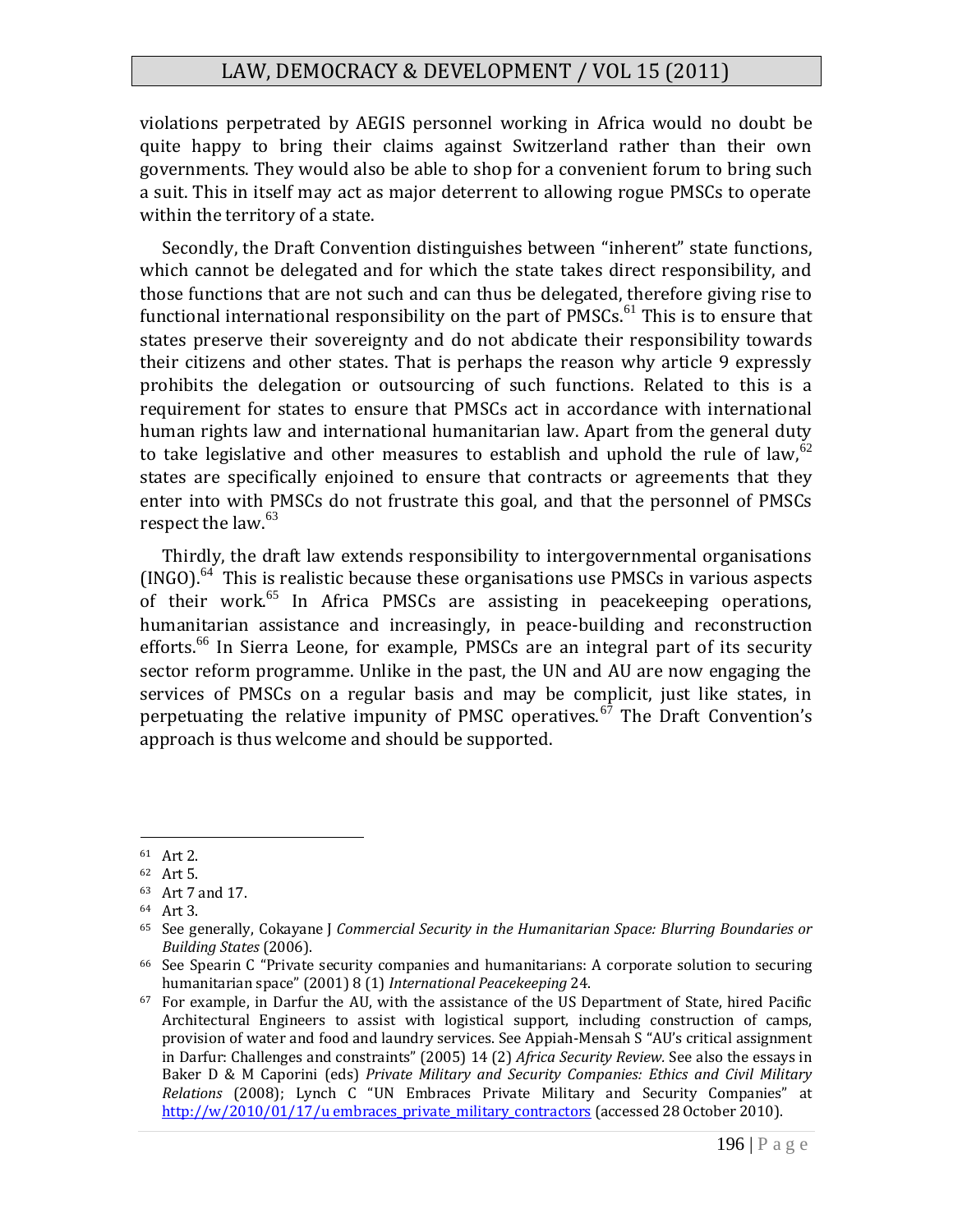#### *3.2.1 Responsibility with regard to the use of force*

 $\overline{a}$ 

The prohibition on the use of force by PMSCs is contained in article 8 of the Draft Convention. States are required to take measures to prohibit PMSCs from engaging in direct hostilities or other acts that may result in overthrowing governments, changing internationally recognised borders, violating the sovereignty of states or any part thereof and explicitly targeting civilians. The term "direct participation" is not defined by the Convention. What exactly should direct participation entail? Can a PMSC that provides food to soldiers or toilets in combat zones be directly participating in the conflict? Or should direct participation be limited to the actual firing of weapons?

Although a precise definition of the term is hard to find, guidance can be obtained from practices in international humanitarian law ("IHL"). Under IHL civilians in a situation of conflict should not be targeted "unless and for such time as they directly participate in hostilities".<sup>68</sup> The notion of "direct participation" is also derived from the phrase "taking no active part in hostilities" found in article 3 common to the Geneva Conventions. The original use of the term in IHL parlance placed much emphasis on the causal link between the act complained of and the resultant harm.<sup>69</sup> In this way an individual working in an ammunition factory would not be directly participating in the conflict but his counterpart preparing ammunition for use in a warfront would. Likewise a party providing strategic intelligence analysis may not be, but one providing tactical intelligence to combat forces would.<sup>70</sup>

The test falls short if civilian activities fulfil critical aspects of the military endeavour, such as the provision of food or toilets, but appear to be far removed from actual combat operations. In a recent study the ICRC has developed a more nuanced interpretation of the term that goes beyond the causal link test.<sup>71</sup> The study suggests that direct participation should refer not to the function, status or affiliation of a party, but to their engagement in a specific act during the conflict. The act should be one that is likely to affect military operations or cause death or injury to persons, or destruction to a certain degree ("threshold of harm"). Further, there must be a causal link between the act and the harm that results from it. Also, there must be a belligerent nexus between the act and the manner in which military

<sup>68</sup> Protocol Additional to the Geneva Conventions of 12 August 1949, and Relating to the Protection of Victims of International Armed Conflict (Additional Protocol I) art 51(3), 1125 UNTS 3; Protocol Additional to the Geneva Conventions of 12 August 1949 relating to the Protection of Victims of Non-International Armed conflict (Additional Protocol II) art 13(3), 1125 UNTS 609.

 $69$  See, for example, Schmidt M "Direct Participation in Hostilities and  $21$ <sup>st</sup> Century Armed Conflict" in H. Fischer *et al* (eds) *Festschrift Für Dieter Fleck* (2004) 505 at www.michaelschmidt. org/images/directparticipationproofs.pdf (accessed 26 October 2010); Kretzmer D "Civilian Immunity: legal Aspects" in Promoratz I (ed) *Civilian Immunity in War* (2007) 91.

<sup>70</sup> Schmidt M "Deconstructing direct participation in hostilities: The constitutive elements" (2010) 42 *International Law & Politics* 509.

<sup>71</sup> See International Committee of the Red Cross (ICRC) *Interpretive Guidance on the Notion of Direct participation in Hostilities under International Humanitarian Law* (prepared by N Melzer) (2009). See also Schmidt M (fn 69 above) 697.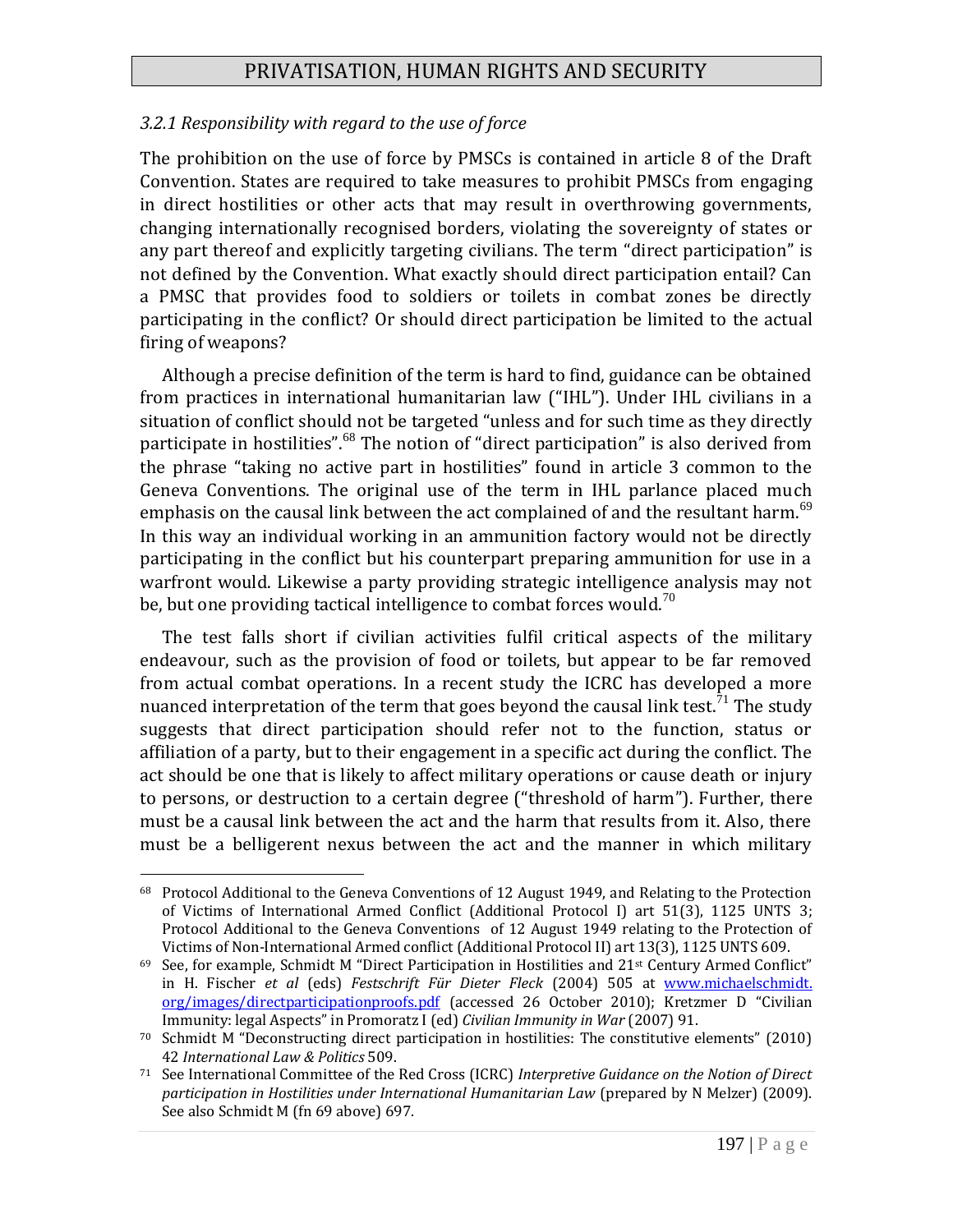operations are conducted, which means that the act should be specifically designed to cause harm in support of one party against the other.<sup>72</sup> According to this rubric, individual acts of PMSC personnel will be crucial to the determination of the nexus (belligerent) as opposed to the general obligations under the contract.

It should also be noted that, whereas the Convention claims that its objective is to identify activities that are "inherently" governmental and therefore cannot be outsourced, its prerogative seems geared towards limiting PMSC involvement in direct hostilities. What it does is to define "inherent" functions as those consistent with the principle of state monopoly on the use of force, such as "direct participation in hostilities, waging war and or combat operations, taking prisoners, law making ...and other functions that a state party consider to be inherently state functions".<sup>73</sup> Gumedze argues rather convincingly that fundamental state functions are more than those consistent with its monopoly on the use of force.<sup>74</sup> The Convention does not provide a useful grid for determining when functions that are otherwise permissible can slide into the prohibited zone. Moreover, the scope of some of the functions listed is not provided, so one is left to wonder why functions such as intelligencegathering or knowledge transfer within the military should be inherently governmental. It is apparent that what amounts to an "inherently state function" might still need to be rethought.

It is important to note that, as far as PMSCs are concerned, direct participation in armed conflict may result in breach of the Geneva Conventions, which may render their personnel liable to armed attack as legitimate targets. They may also lose their civilian protection under  $IHL$ <sup>75</sup> In addition, civilians in this situation lack "combatant privilege" and may be punished.<sup>76</sup>

#### *3.2.2 Criminal responsibility*

Can states commit crimes under international law? This has been a very controversial issue in international law circles.<sup>77</sup> If a state uses a PMSC to commit acts of aggression or genocide against another state, would the innocent state be able to institute criminal proceedings in an international tribunal? To begin with, the law of state responsibility does not really differentiate between "criminal" and "civil" responsibility. Crawford and Olleson rightly observe that this branch of the

<sup>72</sup> Schmidt *Ibid*.

<sup>73</sup> Art 2.

<sup>74</sup> Gumedze S (fn 41 above).

<sup>75</sup> Art 13(3) of Protocol II denies civilians the "general protection against the dangers arising from military operations".

<sup>76</sup> See, for example, the case of David Hicks (*United States v Hicks*), an Australian detainee at Guantanamo Bay who was tried for attempted murder of members of coalition forces in Afghanistan. He was classified in the charge, rather dubiously, as an "unprivileged belligerent".

<sup>77</sup> See, for example, Abi-Saab G "The Uses of Article 19" (1999) 10 *European Journal of International Law* 339; De Hoogh A *Obligations* Erga Omnes *and International Crimes* (1996); Jørgensen N *The Responsibility of States for International Crimes* (2000); Pellet A "A New Draft Articles of the International Law Commission...A Requiem for States' Crime" (2001) 32 *Netherlands YBIL* 55.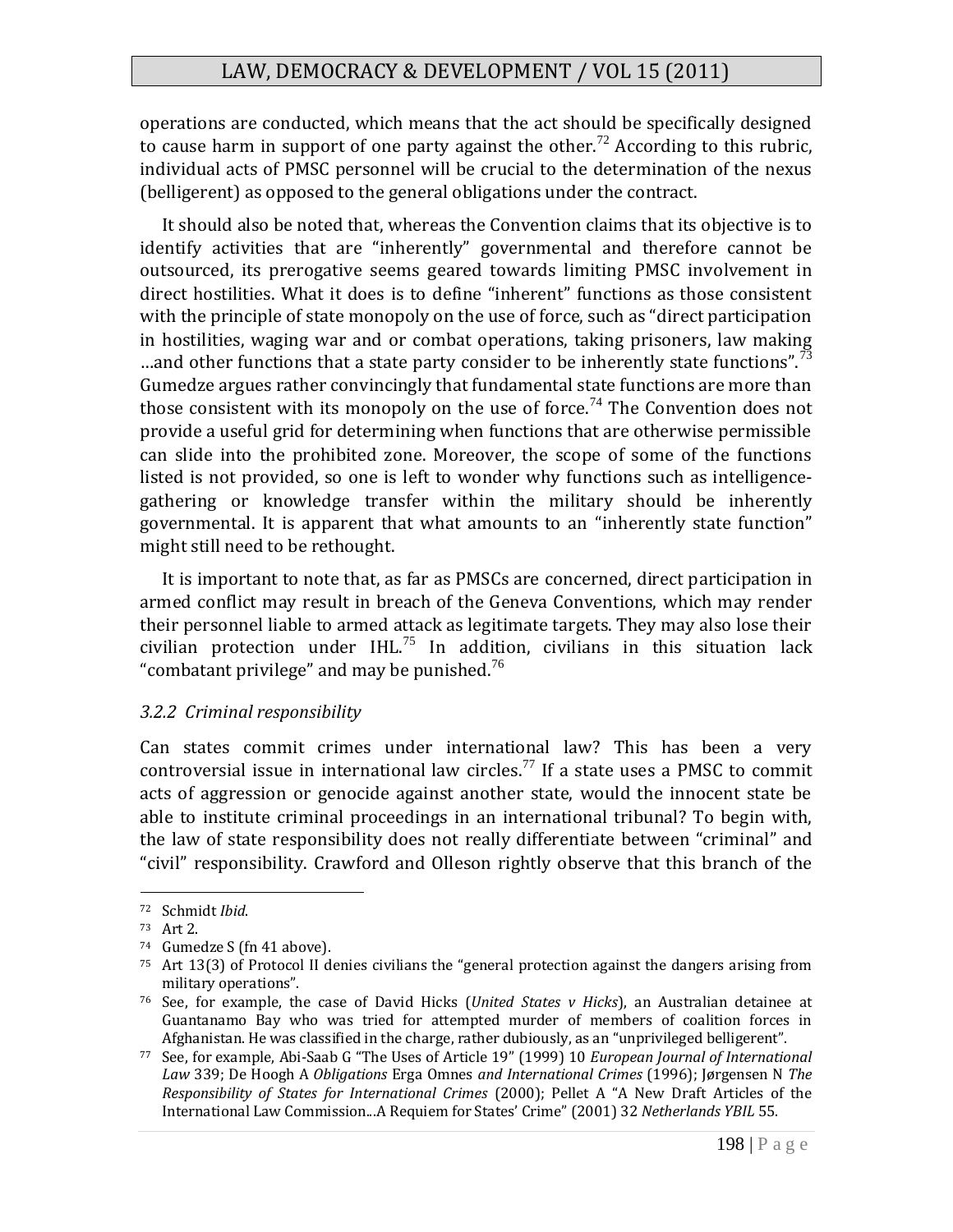law "does not embody classifications" as we may find in domestic systems.<sup>78</sup> But that notwithstanding, international law is much clearer on individual criminal responsibility.<sup>79</sup> Persons acting on behalf of a state may incur individual criminal liability if their actions fall within the categories of crimes specified under the Rome Statute of the International Criminal Court (ICC) and also amount to grave breaches of the Geneva Conventions and the Additional Protocol II. Indeed, article 58 of the ILC Articles creates the possibility of finding "individual responsibility under international law of any person acting on behalf of a state".

The Draft Convention requires state parties to establish jurisdiction over criminal conduct by PMS $Cs^{80}$  and take measures necessary for investigation, prosecution and punishment of violations of the draft Convention.<sup>81</sup> It also endorses individual criminal responsibility for superiors of PMSC personnel.<sup>82</sup> In the past PMSC personnel have acted with impunity because no state was ready to assume the responsibility of punishing their transgressions. The Draft Convention seeks to remedy this by creating a multiple system of jurisdictional authority over PMSC conduct. In the framework created by the Draft Convention, a single criminal act could be tried by several countries. States are thereby enjoined to establish jurisdiction over offences committed within their territory, aboard a vessel flying the flag of the state or an aircraft registered in the state or committed by their nationals.

The requirement goes further to allow for the exercise of jurisdiction by a state when a national is a victim or the offence is committed by a person who habitually resides in its territory.<sup>83</sup> States may also choose whether to extradite a person to a state which has established jurisdiction or to try such person itself, if the person is present within its jurisdiction. $84$  The Draft Convention envisages that states would generally exercise jurisdiction not only where the offence is committed within their territory but also when the offender is their national, irrespective of where the offence could have been committed. The other option open to states is that of extradition.<sup>85</sup> Article 24 makes all offences under the Draft convention extraditable, but this may be subject to any bilateral arrangements or domestic law. However, the Convention invites state parties to modify bilateral or multilateral arrangements to conform to this article.

<sup>&</sup>lt;sup>78</sup> See Crawford J & S Olleson "The Nature and forms of international responsibility" in M. Evans (ed) *International Law* 2ed (2006) 458.

<sup>79</sup> See, for example, Lehnardt C "Individual liability of private military personnel under international criminal law" (2008) 19 (5) *European Journal of International Law* 1051.

<sup>80</sup> Art 21.

<sup>81</sup> Art 23.

 $82$  See art 7(3). But the personnel must be under their "effective authority and control". See also Frulli M "Exploring command responsibility of private military contractors" (2010) *Journal of Conflict & Security Law* 1.

<sup>83</sup> Art 21(2).

<sup>84</sup> Art 22(4).

<sup>85</sup> See art 24.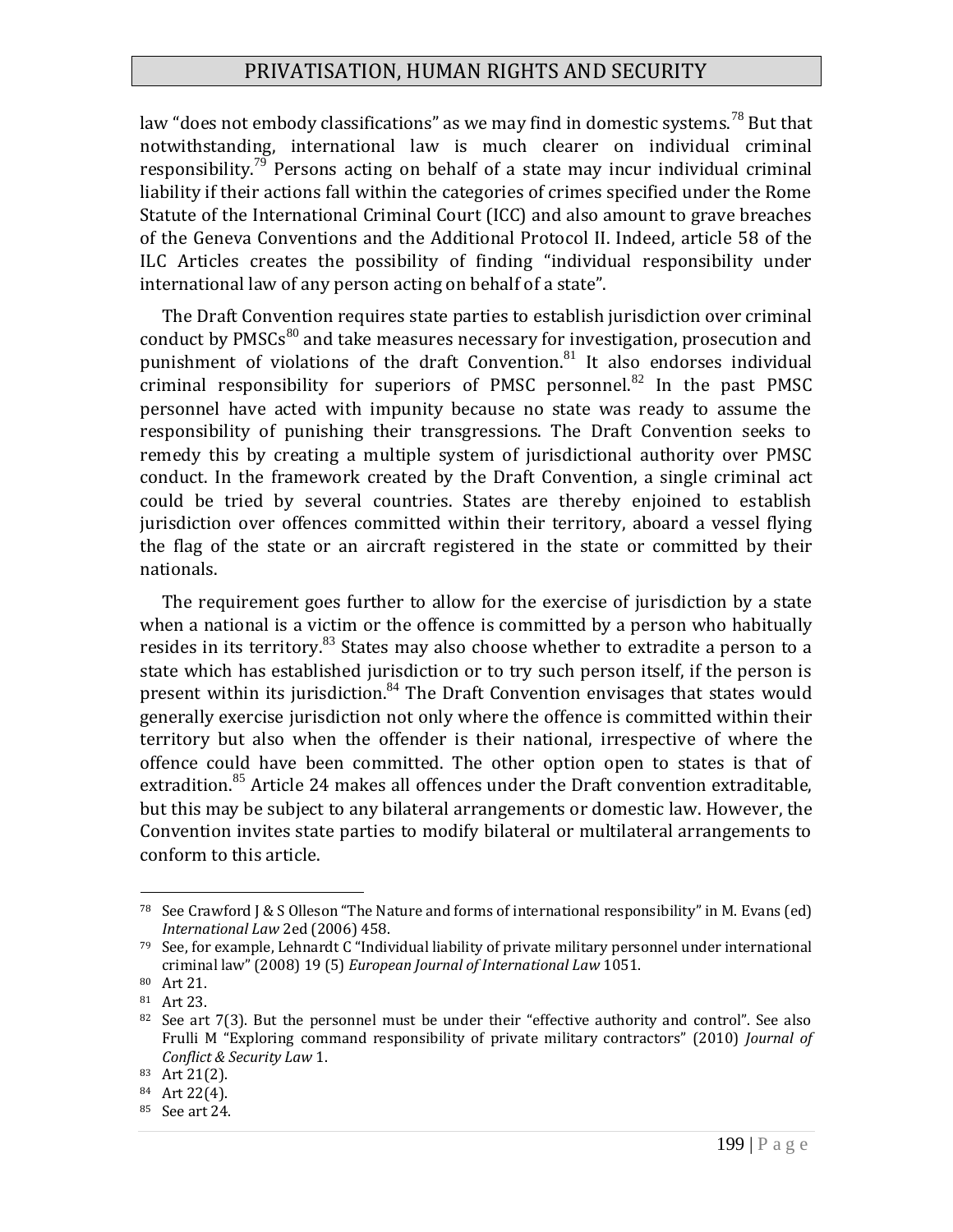#### *3.2.3 Protection of Victims*

The Draft convention establishes responsibility for states to ensure that restitution or compensation is provided for persons who suffer as a result of PMSC violation of the law.<sup>86</sup> It also calls for the establishment of an international fund for the rehabilitation of victims. $87$  It suggests that such a fund be created under the auspices of the UN and administered by the Secretary General. The fund would provide reparation to victims of offences under the convention and assist in their rehabilitation. The idea of compensation for victims of corporate activities has never been adequately addressed by international law. However, there are indications that international criminal tribunals may be open to considering the issue of compensation for victims.

For example, the ICTY rules of procedure provide that the trial chamber may consider claims for reparation and restitution of property after judgment and conviction. $^{88}$  It also provides that judgments of the tribunal will be binding on any national or international courts that are considering claims of compensation by victims. A thinly-veiled recognition of the duty to compensate victims by PMSCs is contained in the recently signed International Code of Conduct for Private Security Service Providers, where the companies committed themselves to ensuring that they have sufficient financial capacity to meet all claims arising from their work.<sup>89</sup>

## **4 LICENSING AND OTHER ADMINISTRATIVE CONTROL MEASURES**

While it may be easy for states to simply agree on the promulgation of international standards, it is usually a big challenge to secure effective implementation of those standards. The recognition of the schism between standard-setting and implementation has spawned considerable debate on the viability of the international system as a whole, and questions are being asked as to whether treaty regimes are the best vehicles for resolving international problems.

As a consequence of these concerns we now see a general shift from standardsetting to implementation in the promulgation of treaty regimes. More treaties are now creating implementation and monitoring bodies to ensure that state parties are assisted in achieving the objectives of the treaty. Also, treaties are flexibly drafted to take advantage of already existing regimes that bear some similarity to their purpose and have enforcement qualities in them. That is why, in the Preamble to the Draft Convention, recognition is given to existing international regimes that have a bearing on PMSCs. But perhaps much more poignant in this regard is the

<sup>86</sup> Art 20 (4).

<sup>87</sup> See art 28.

<sup>88</sup> Rules of Procedure and Evidence of the ICTY, as amended, IT/32/ Rules 105 & 106.

<sup>89</sup> See International Code of Conduct for Private Security Service Providers (fn 10 above), para 69.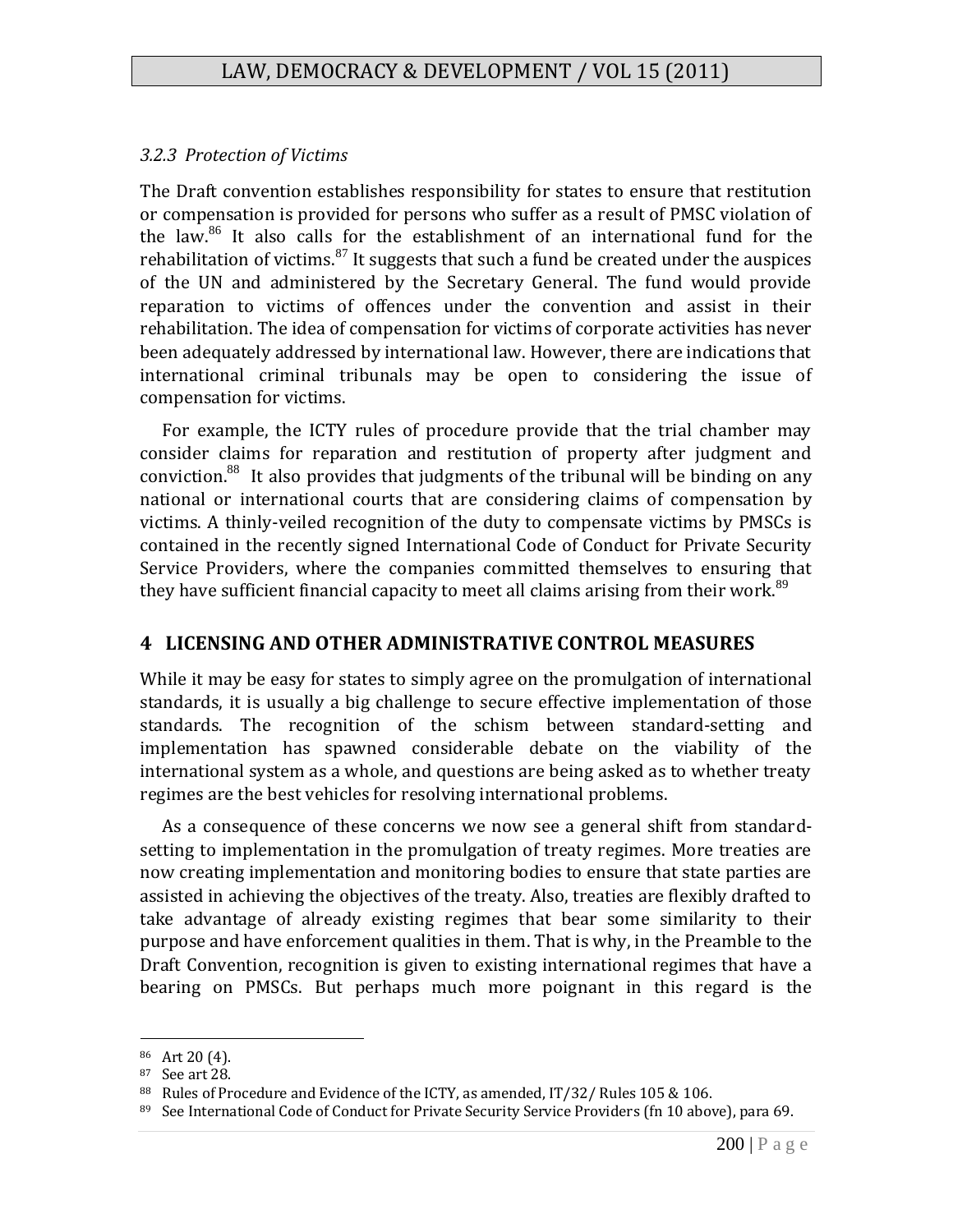acknowledgement, and indeed affirmation, that PMSCs and their clients must observe the existing rules of international law.

The Draft Convention envisages a two-level oversight system for PMSCs. The first is the domestic level. Obviously, states are crucial because they have a better organised system for promulgation of rules and enforcement thereof. The Convention demands that states take measures to ensure that PMSCs respect and observe human rights and that their conduct is consistent with international humanitarian law.<sup>90</sup> At the second level the Convention establishes international oversight mechanisms that operate along the same lines as other UN treaty bodies. The two levels are linked through the principles of complementarity and subsidiarity as known in international law.

#### **4.1 At the domestic Level**

It is common knowledge that protection against the violation of human rights by PMSCs cannot be achieved unless appropriate national and international legislation is adopted and implementation mechanisms are developed so as to ensure enforcement. One important thing that the Draft Convention does is to place responsibility for any military or security activity of PMSCs on the state in whose jurisdiction that PMSC is operating, whether or not that state has contracted the company.<sup>91</sup> This means that states must take measures to ensure that PMSCs do not violate the law.

One way of achieving this objective is by establishing an effective monitoring and oversight regime. The Draft Convention envisages a three-pronged approach that involves legislative intervention, institution-building and a procedural framework. States must, as a prerequisite, enact a "comprehensive domestic regime of regulation and oversight over activities in its territory of private military and security companies and their personnel".<sup>92</sup> This will enable the state to create a body responsible for monitoring and oversight. The body created will be tasked with implementing a national registration and licensing procedure for PMSCs.

#### *4.1.1 National institutions for monitoring and oversight*

The Draft Convention enjoins each state to create a governmental body that would act as "national centre for collection, analysis and exchange of information" on activities of PMSCs. $93$  It does not indicate the kinds of structures that such a body should have. Presumably this leaves state parties with latitude in modelling such institutions to fit their particular circumstances. We have seen a variety of national institutions created to promote international standards. The examples that readily

<sup>90</sup> Arts 5 (1) and 7.

<sup>91</sup> Art 4(2).

<sup>92</sup> Art 13.

<sup>93</sup> Art 13(1)(b).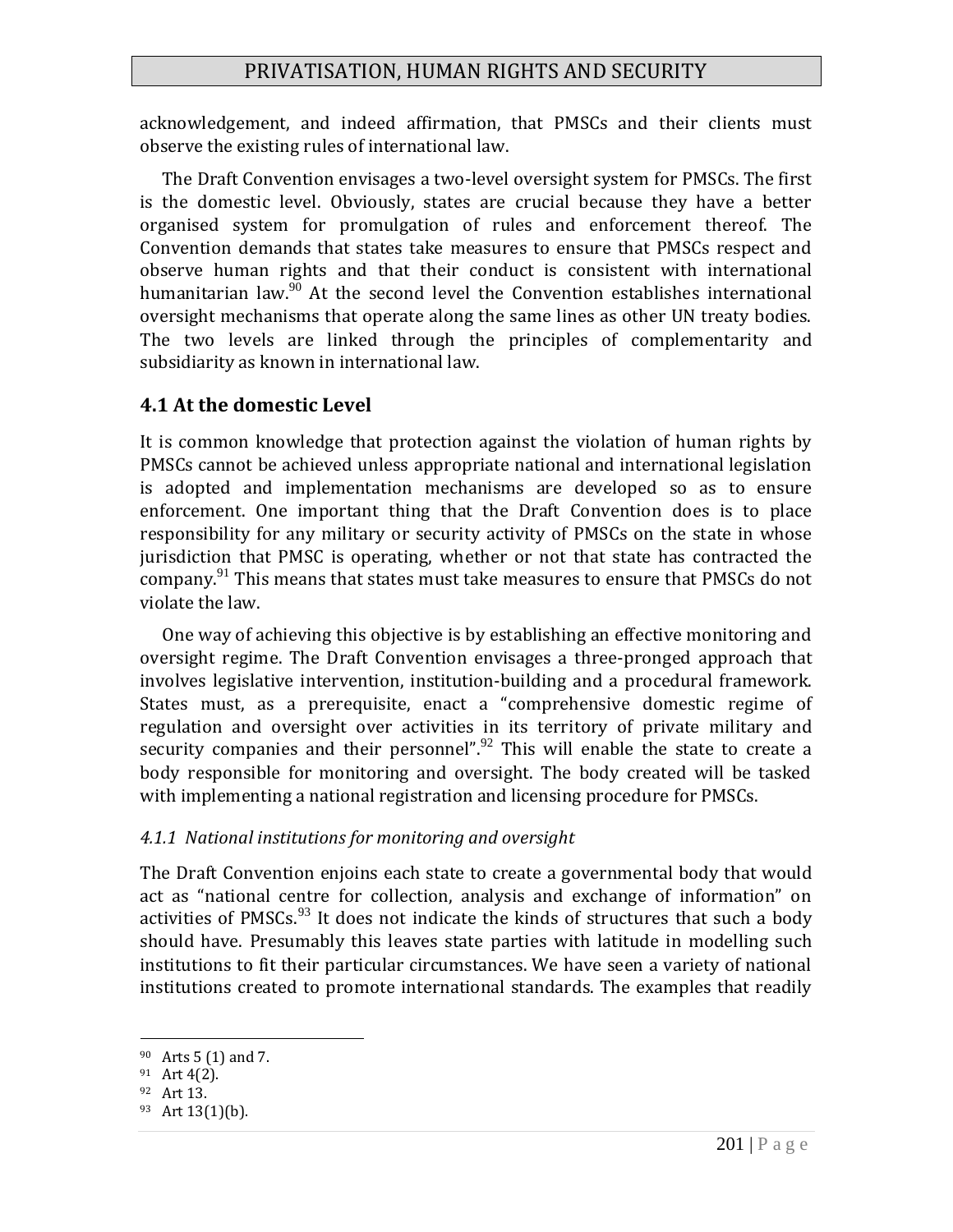come to mind are national human rights organisations.<sup>94</sup> This idea is therefore not unique. What might be unique is its application to PMSCs. In the past, states have attempted to meet the objectives of regional and international mercenary law by establishing regimes prohibiting their citizens from participating in mercenary activities abroad and imposing stringent licensing requirements for any security or military involvement of their citizens abroad.

In South Africa, for example, the Prohibition of Mercenary Activities and Prohibition and Regulation of Certain Activities in Areas of Armed Conflict Act 2006, which is the primary legislation dealing with private military and related services, did not create any regulatory governmental body. Instead, it placed all licensing responsibilities on the National Conventional Arms Control Committee (NCACC) established under the National Conventional Arms Control Act of 2002. The NCACC was established as an arms control mechanism with its capacity geared towards the management of arms licensing processes. It could not be expected to fulfil the broader security concerns that the PMSC industry portends. Thus, the NCACC is a far cry from what article 13 of the Draft Convention envisages.

The Sierra Leonean experience has been different. Having recovered from a long period of instability, the security sector reform agenda has been more focussed and relatively in tandem with current security concerns. Indeed, the legislative scheme with regard to security is perhaps closer to the requirements under the Draft Convention than can be said of any other country in Africa. The overarching legislation for security governance is the National Security and Central Intelligence Act passed in 2002.<sup>95</sup> The Act created the Office of National Security (ONS) as the central organ for regulation of all private security operatives.<sup>96</sup> It is this organ that licenses all PMSCs in accordance with set regulations and ensures that PMSCs comply with the Standard Operating Manual for Private Security Companies (SOP) that was promulgated in 2006.<sup>97</sup> A recent estimate places the number of PMSCs that have been licensed by ONS at 30, although there may be more than 50 operating in

<sup>94</sup> See McQuoid-Mason D "The Role of Human Rights Institutions in South Africa" in Hossain K *et al* (eds) *Human Rights Commissions and Ombudsman Offices* (2000) 618; Okafor O & S Agbakwa "On Legalism, Popular Agency and "Voices of Suffering": The Nigerian National Human Rights Commission in Context" (2002) 24 *Human Rights Quarterly* 662; Reif L "Building Democratic Institutions: The Role of National Human Rights Institutions in Good Governance and Human Rights Protection" (2000) 13 *Harvard Human Rights Journal* 1.

<sup>95</sup> Other bodies that the Act establishes are the National Security Council (NSC) (chaired by the President), Sierra Leone Police (SLP) and the Republic of Sierra Leone Armed Force (RSLAF). See Conteh K "Security Sector Reform in Sierra Leone and the Role of the Office of the National Security" in P Jackson & P Albretch (eds) *Issues and Themes of Sierra Leone Security System Transformation Process 1997-2007* (2008) 9.

<sup>96</sup> Note, however, that apart from its other functions the ONS acts as the secretariat of the NSC.

<sup>97</sup> SOP contains guidelines that must be fulfilled before licences can be issued. Such guidelines include minimum wage requirements for personnel, ownership of sufficient and up-to-date equipment, training of personnel in international humanitarian law, human and civil rights, and gender based violence (SOP.5). It also contains guidelines on complaint procedures, especially those that are labour related.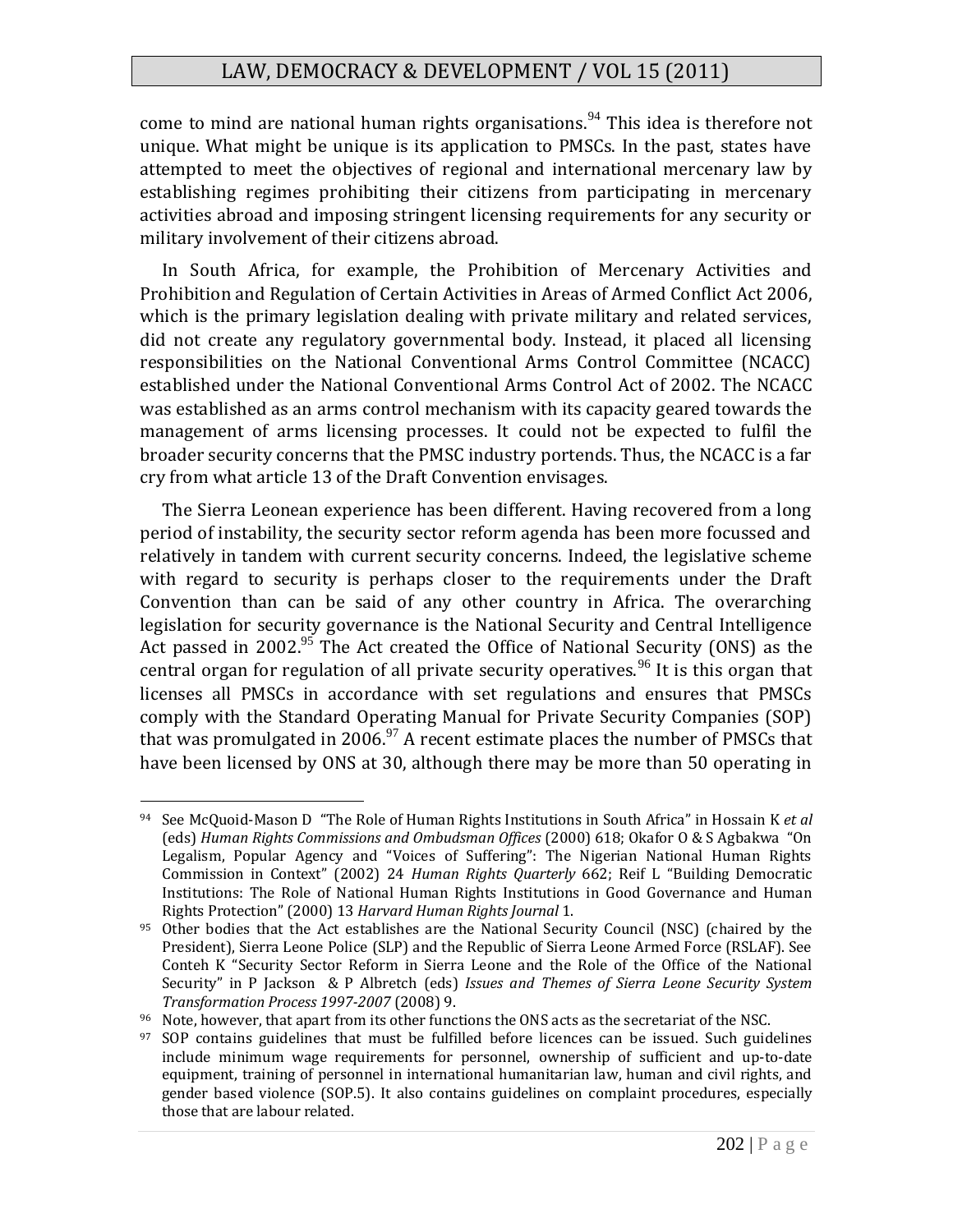Sierra Leone.<sup>98</sup> The Sierra Leonean experience demonstrates that the requirements of article 13 of the Draft Convention can be achieved and that states could tailor their institutional arrangements to match their particular circumstances.

#### *4.1.2 Registration and licensing*

Apart from establishing a national body, the Draft Convention requires that state parties establish a legislative scheme that will set procedures for registration and licensing of PMSCs by government, specific requirements for training and experience of their personnel, and also mechanisms for monitoring offshore activities of registered contractors. Much has been said that touches on the issue of licensing. However, it should be mentioned that registration and licensing is perhaps the most effective way of monitoring PMSC activities within the domestic setting.

The licensing regime established by the Draft Convention extends beyond the mere authorisation of PMSCs to do business in the territory of a state party. The process must ensure that PMSCs' record of human rights violations and other violations of international law are examined and that due diligence standards are met. Secondly, licensing procedures are also required to be set up in home countries of PMSCs hoping to export their services abroad. Thus article 15 enjoins states to ensure that the export of military and security services occurs in compliance with appropriate licensing procedures. In addition, the Draft Convention requires that home as well as host states share information regarding PMSCs.

#### **4.2 International Oversight and Monitoring**

In the same spirit, the Draft Convention in article 29 proposes the establishment of a Committee on Regulation, Oversight and Monitoring of Private Military Companies. The committee will add to the list of other UN treaty bodies that have been established along the same lines, such as the Committee on the Elimination of Racial Discrimination  $(CERD)$ ;<sup>99</sup> the Human Rights Committee (HRC) established under the ICCPR;<sup>100</sup> the Committee against Torture (CAT);<sup>101</sup> the Committee on the Elimination of Discrimination Against Women (CEDAW);<sup>102</sup> and the Committee on Protection of All Migrant Workers and Members of their Families (CMW). $^{103}$  The composition of

<sup>98</sup> See Ralby I "Regulating private security in Sierra Leone" (2010) 5(4) *PeaceOps: Journal of International Peace Operations* available at<http://web.peaceops.com/archives/153> (accessed 2 November 2010).

<sup>99</sup> Established under art 8 of ICERD. The Committee has competence to consider individual complaints against the state provided the state has accepted its competence (art 14).

<sup>100</sup> The Committee is established under art 28 of ICCPR. See the Optional Protocol to ICCPR for the Committee's competence to entertain individual complaints against the state.

<sup>101</sup> See art 17 of Convention against Torture and Other Cruel, Inhuman or Degrading Treatment or Punishment.

<sup>102</sup> See art 17 of CEDAW.

<sup>&</sup>lt;sup>103</sup> The Convention on the Protection of the Rights of All Migrant Workers and Members of their Families, GA Res 45/158, adopted on 18 December 1990.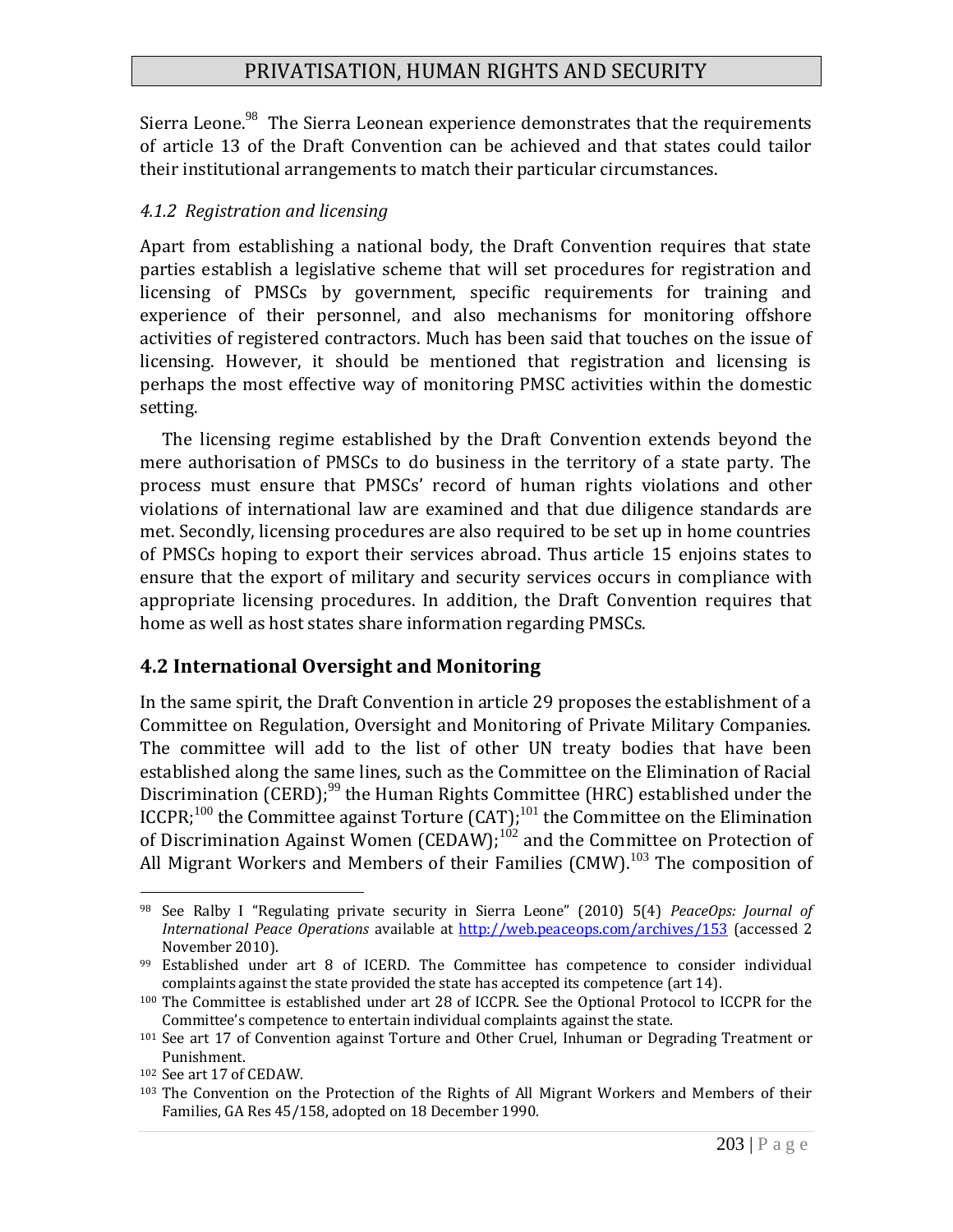the committee is still up for debate. The initial suggestion was that the Committee should have 14 members elected by state parties, who would serve in their personal capacities for a term of four years. In electing the members states will have due regard to their moral standing, impartiality and recognised competence in the fields covered by the Convention as well as geographical distribution.<sup>104</sup> The committee shall perform four main functions, namely examination of reports, interpretation of the Convention, information gathering, dispute resolution and consideration of individual complaints.

#### *4.2.1 The system of periodic reporting*

The reporting obligations are set out in article 31. Each state party is required to submit a report detailing the "legislative, judicial, administrative and other measures" it has taken to give effect to the Convention. The general wording of this article, particularly the reference to "other measures", is clearly meant to give states greater freedom in deciding what to include in the report. This might be particularly useful because, whereas the object is to report on compliance with the Convention, states might wish to include other legislative measures relating to human rights protection or international humanitarian law generally that may have an indirect bearing on PMSC activity.

Three types of reports are envisaged by the Convention. The first is what could be referred to as "initial reports" which must be filed within a set period after the state ratifies the Convention and thereby assumes its obligations. The second is periodic reports, which must be submitted periodically as the Convention decrees. Lastly, supplementary reports are to be submitted on request of the Committee. The Convention does not set guidelines as to the content of the reports. This is left to the committee. The experience of other UN treaty bodies is that such guidelines may help ensure the uniformity of reports and thus enable the recipient body to obtain a comprehensive picture of the situation in each state with regard to the implementation of the treaty.<sup>105</sup>

The committee must reserve the right to request further information in the form of supplementary reports. The tendency by some states may be to undermine the work of the Committee by supplying reports that claim wholesale compliance with the Convention or are simply too brief or inadequate. In this regard, the committee may invoke the powers under article 31(1) (b) of the Draft Convention to request further reports. The need for periodic reports is to maintain a dialogue between states and the committee on the steps they are taking to meet the objectives of the Convention. It is necessary therefore that the period set should be realistic, taking

<sup>104</sup> Art 29(1)

<sup>105</sup> See, for example, General Guidelines Regarding the form and Content of Reports from States Parties under Article 40 of the Covenant (Doc CCPR/C/5; Doc. A/32/44, Apx. IV) adopted by the Human Rights Committee at its 44th meeting, 29 August 1977. See also Bayefsky A "Human Rights and Direct participation: Direct participation in the UN Human Rights System" *Proceedings of the Annual Meeting of the American Society of International Law* Vol. 95 (2001) 71.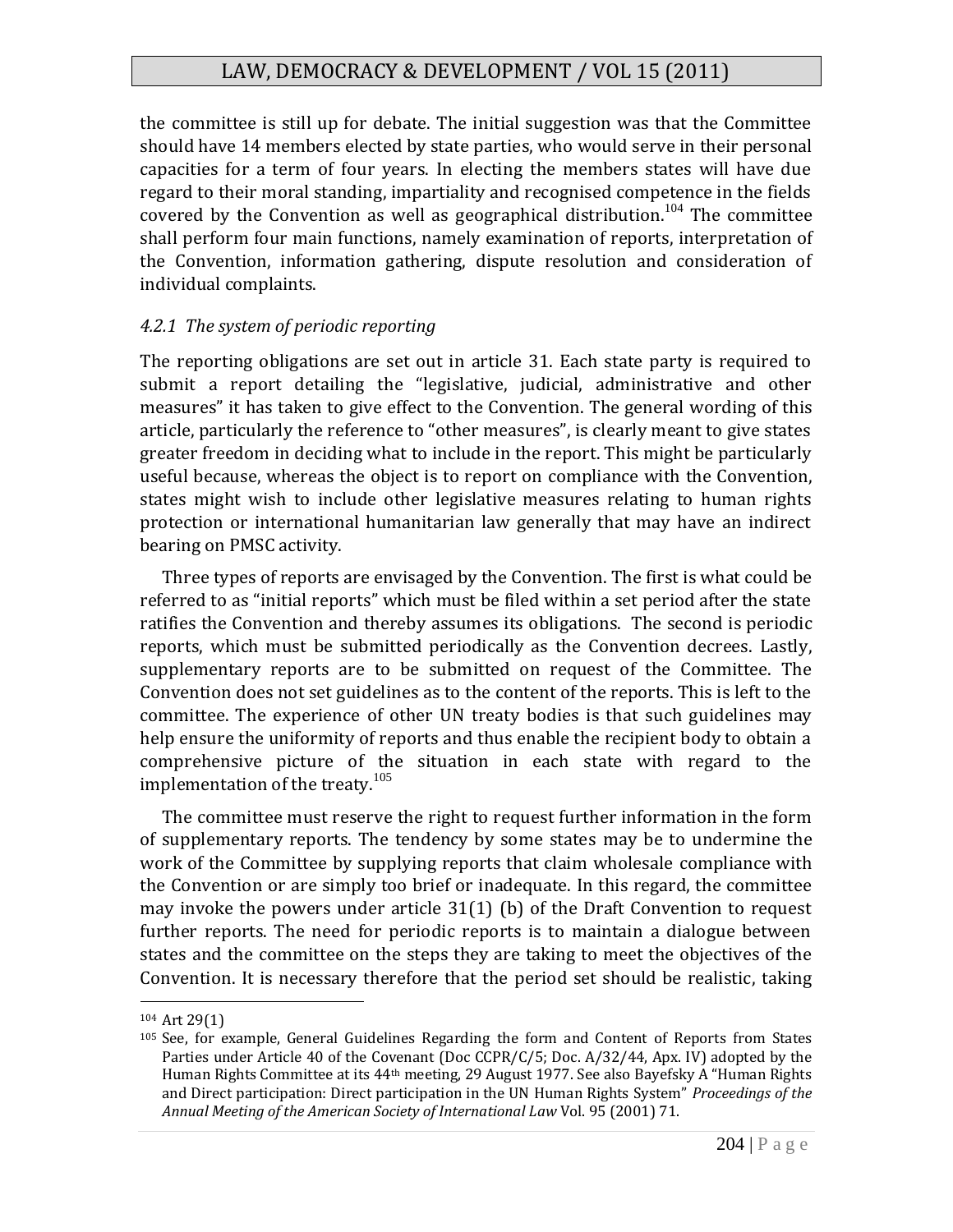into account capacity issues since the reporting will need to be considered and helpful feedback rendered.

The reporting system has certain inherent weaknesses that are unlikely to be overcome by the Draft Convention in its present form. First, there is really no way of compelling states to submit reports. Article 32(2) of the Draft Convention provides that, if a report is due for three months, the Committee may notify the state party "of the need to examine the implementation of the Convention in that state party on the basis of any reliable information" that the committee may have received. As experience in other treaty bodies have shown, these reports are extremely valuable to practitioners and researchers because they document state response to activities within its territory.<sup>106</sup> For this reason, the submission of reports is crucial to attaining the objectives of the Convention.<sup>107</sup> Apart from notification and polite *aidemémoires*, the committee should perhaps be allowed to publicise the list of defaulting states.

Secondly, the Convention is silent on procedure to be adopted in examining reports. There is no requirement that representatives of states should be present during the examination of their countries' reports to answer questions or that accredited organisations be allowed to participate in the proceedings. One way in which to ensure quality of the reports submitted to the committee is to allow for broader participation in the examination process. It is usually NGOs and other civil society groups on the ground that would know if the reports are not entirely accurate.

Thirdly, the "observations and recommendations" of the committee should be put to more effective use. The Draft Convention merely provides that the Committee will consider the report and thereafter make "observations and recommendations" to be transmitted to the state party.<sup>108</sup> Perhaps the Convention should allow the Committee more liberty to publicise their recommendations and publicly demand action from states. In this way the reporting process could have more teeth and also be consistent with the overall purpose of the Draft Convention.

In the same spirit, the Draft Convention should have provided for submissions of "alternative reports" by civil society groups. Alternative reports are more likely to provide a critical perspective on activities of PMSCs than official ones. What is commendable, however, is that the committee is mandated to engage with other

<sup>106</sup> See McGoldrick D *The Human Rights Committee: Its Role in the Development of the International Covenant on Civil and Political Rights* (1994) 63.

<sup>107</sup> Other treaty bodies have had to deal with this problem. For example, in 2006 the Human Rights Committee noted that Gambia had not submitted its reports for 21 years, Equatorial Guinea for 17 years, Somali and Nicaragua for 15 years, Bulgaria and Iran for 11 years, Jordan for 9 and Spain for 7 years. See Annual Report 2006 UN Doc A/61/40 (2005) Par 70-72.

<sup>108</sup> Art 32.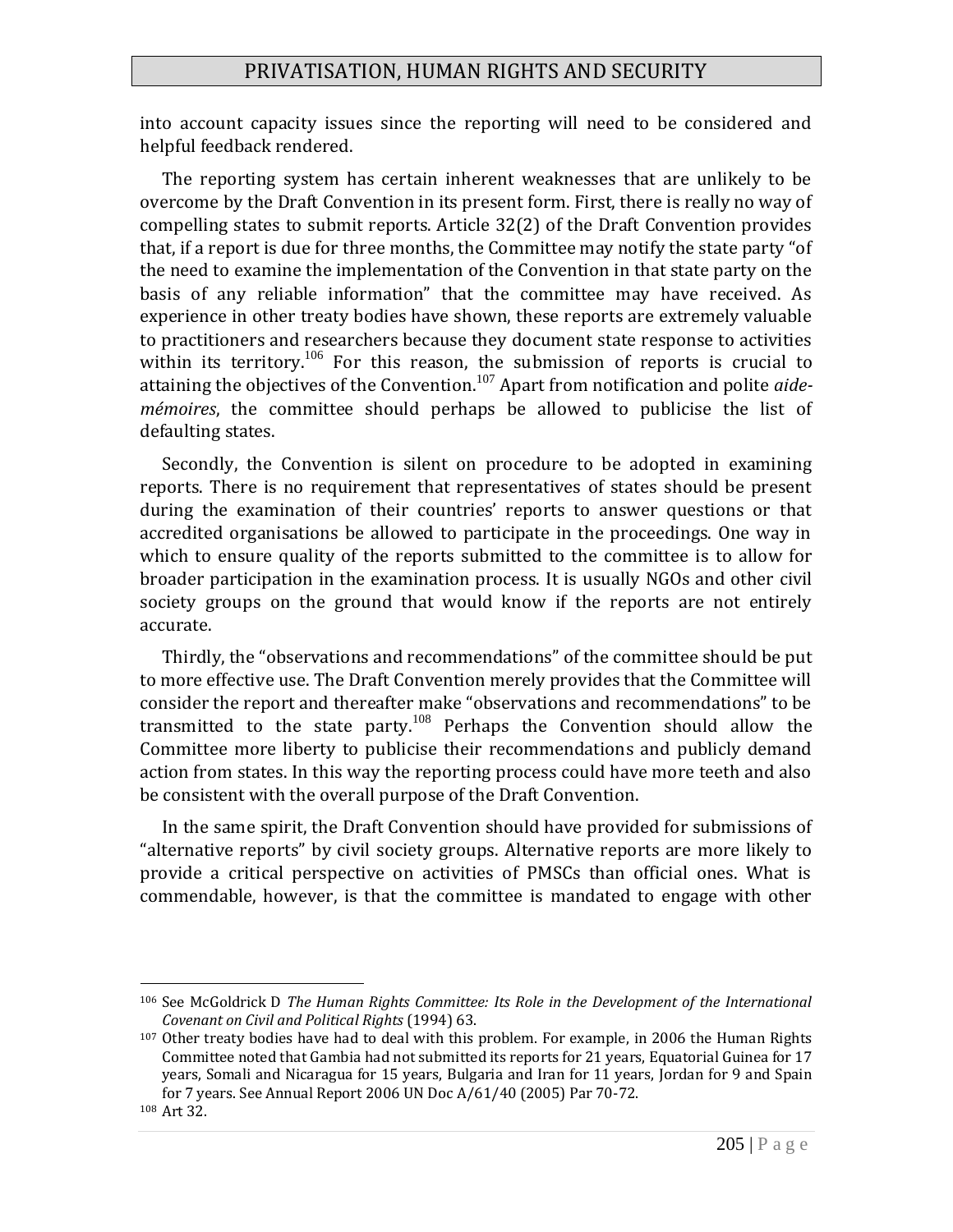agencies and bodies towards soliciting assistance for state parties who have demonstrated need.<sup>109</sup>

#### *4.2.2 Dispute resolution*

The Committee handles disputes between state parties in relation to matters covered by the Convention. The dispute resolution function occurs at two levels. The first is what the Convention refers to as the "inquiry procedure" in article 33. Acting on information received about "grave or systematic violations" of the Convention, the Committee shall invite the state parties in whose territory the offences have occurred to "cooperate in the examination of the information" and submit observations.<sup>110</sup> The committee together with states concerned will examine the information and, with agreement of parties, conduct a visit *in loco*. <sup>111</sup> The findings of the committee together with its recommendations shall be communicated to the state(s) concerned. The whole process shall remain confidential.

This, however, is not unique. Under CEDAW a confidential enquiry may be undertaken if the committee receives reliable information indicating "grave or systematic" violations in the territory of a state party.<sup>112</sup> It should be noted that, within the human rights field, an investigative fact-finding may be undertaken only in circumstances where the violations are grave or systematic, meaning that it should be more than just one incident. In the Draft Convention the language of "systematic or grave" violation has been used, not in relation to human rights or international humanitarian law violations, but in relation to "the provisions set forth in the Convention".

The impression created, therefore, is that the Committee may undertake factfinding if there is persistent neglect or refusal by a state party to impose licensing or other regulatory measures on PMSCs operating on its territory or if a state party declines to prosecute officials of a PMSC in line with the criminal law regime created by the Convention. In this regard it should be pointed out that the complementarity principle alluded to in article 38 of the Draft Convention could be instructive, and the Committee may be at liberty to defer its jurisdiction to other competent UN bodies.

The second level of dispute resolution involves complaints against parties as set out in article 34 of the Draft Convention. Here, two things are important. First, a state must recognise the competence of the Committee before complaints can be entertained or findings be made against it in relation to activities of PMSCs in their territory. Secondly, complaints will only be admissible based on the exhaustion-of-

<sup>109</sup> Art 32(7).

<sup>110</sup> Art 33.

<sup>111</sup> Contrast this with article 20 of CAT which mandates the CAT Committee to conduct an enquiry, including an on-site visit if it receives "reliable information" that torture is being practiced "systematically" in the territory of a state party to the Convention.

<sup>112</sup> Art 8, Optional Protocol to CEDAW, *adopted* 1999.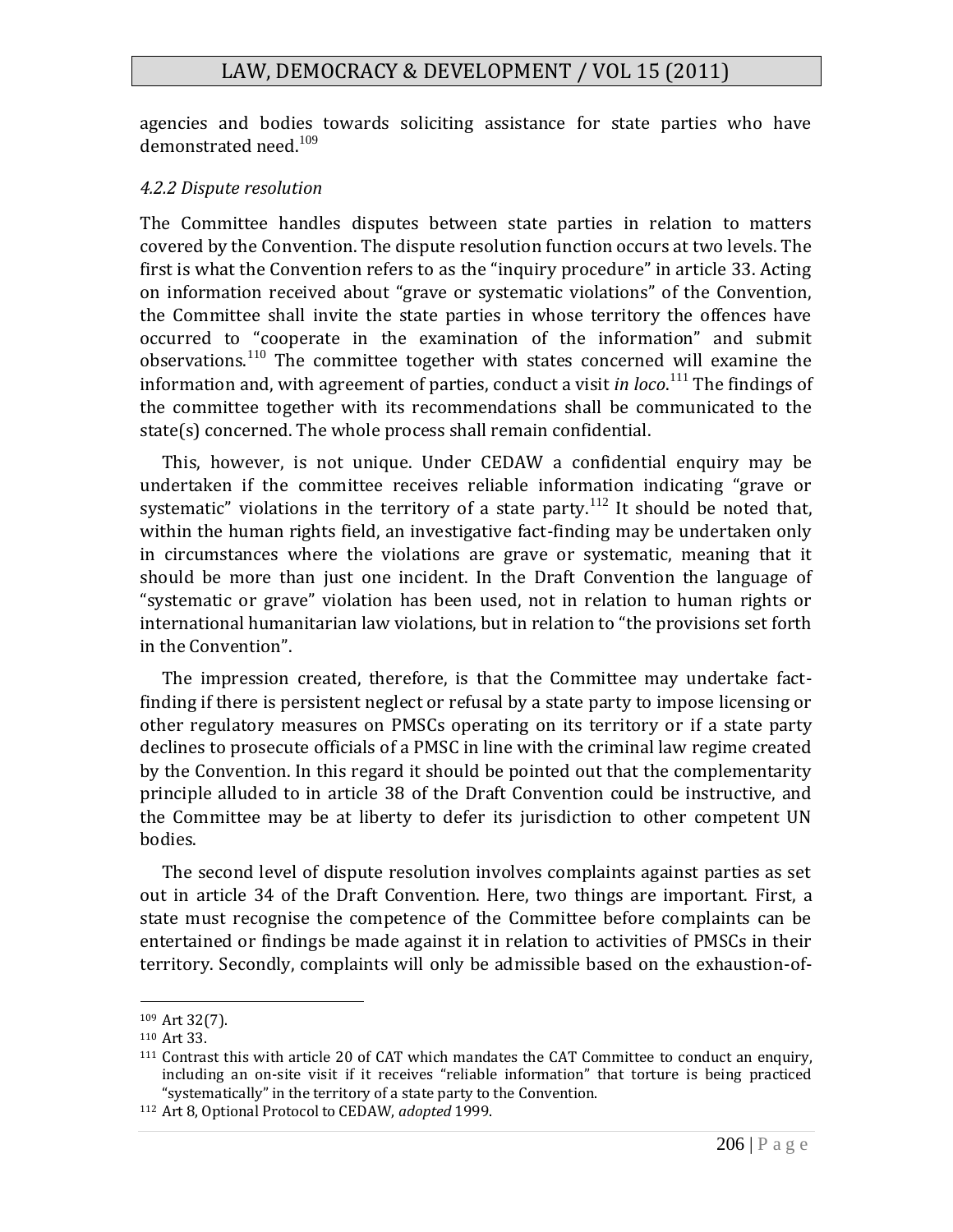remedy rule and the generally recognised principles of international law.<sup>113</sup> The procedure is similar to the enquiry process. The committee will receive complaints from members that consider other parties to have violated the provisions of the Convention. Subsequently, the complaint will be communicated to the party concerned which shall have the opportunity to respond. If the matter is not resolved through negotiations, the procedure under article 35 kicks in. The Committee shall then appoint an *ad hoc* Conciliation Commission comprising five members to facilitate an amicable solution or to make a finding on the dispute.<sup>114</sup> The report of the Commission shall be communicated to the parties involved before being shared with all other state parties to the Convention.<sup>115</sup>

#### *4.2.3 Individual/group complaint mechanism*

A complex system of individual petition by victims of violation of the Draft Convention is created by article 37. A declaration of recognition of competence of the Committee must be made by state parties before this procedure can be invoked by their nationals.<sup>116</sup> The Convention sets very stringent admissibility requirements that mirror other complaint systems, especially regional human rights systems. Under article 37(2) the communication must be anonymous; the violations complained of must not be investigated by another system or body; and all effective remedies must have been exhausted. A communication that meets the admissibility test is sent to the state party concerned for comments. On receipt of the comments, the Committee then examines the communication behind closed doors and thereafter communicate its findings to the state concerned and to the author of the communication.<sup>117</sup> The committee may request state parties to consider taking interim measures before it examines the merits of the communication.<sup>118</sup>

A few general comments should be made before concluding this section. Firstly, there seems to be some lingering concerns that, unless the draft law puts together an improved system of handling individual complaints, the Working group shall have squandered a real chance to improve on the work of the UN treaty bodies. Undoubtedly, the Draft Convention should have been an innovative instrument embodying the wealth of knowledge accumulated from the experiences of older

<sup>113</sup> Art 34(1)(b).

<sup>114</sup> Art 35(1).

<sup>115</sup> Art 39.

<sup>116</sup> In the earlier draft of the Convention, state parties wishing to recognise the competence of the Committee to receive such petition from their nationals had to make a declaration in this regard and then establish a national body that would be competent to consider such petitions. Individuals could only go to the Committee after they had failed to obtain "satisfaction" from the national body. This has been replaced by a more expedient procedure which is similar to other procedures of other individual complaint mechanisms.

<sup>117</sup> Most treaty bodies deal with communications behind closed doors. The ECOSOC 1503 procedure, which is meant to deal with complaints related to systematic and gross human rights violations of human rights, is held in private.

<sup>118</sup> Art 37(4).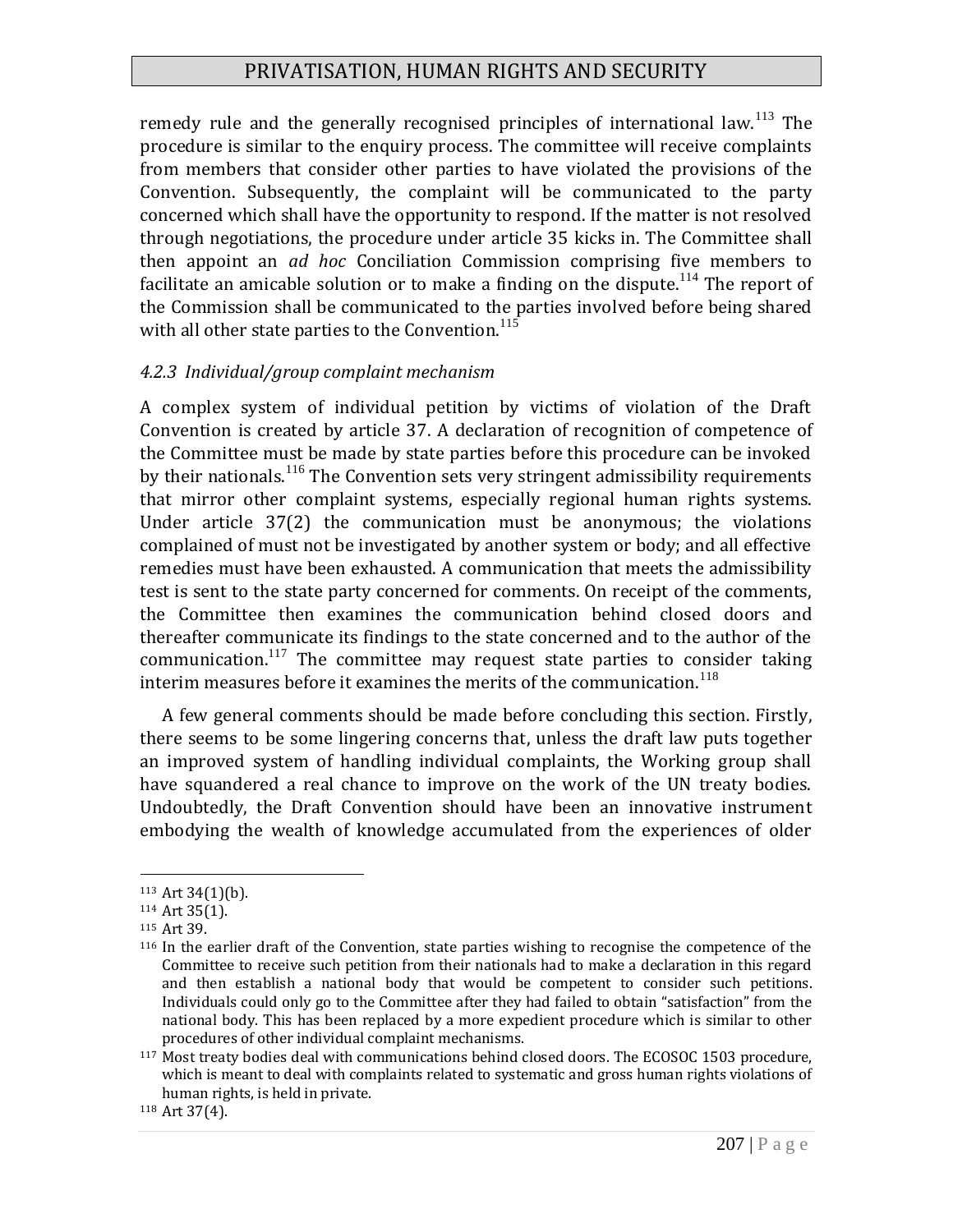bodies such as the Human Rights Committee. Instead it is a dogmatic piece that seeks to balance interests rather than harness the power of the international community towards dealing with the PMSC *problematique*.

This leads to my second observation; that is, that the draft Convention should have built on the same experiences to broaden its regulatory reach rather than restrict it. One could take the example of the perennial problem of treaty bodies failing to produce remedies.<sup>119</sup> The Draft Convention could have adopted the European approach where decisions of the European Court of Human Rights and recommendations of Ministers under the ECHR are legally binding on states.<sup>120</sup> The argument could have been that, since the thrust of the Draft Convention's regulatory mandate is directed towards ensuring that corporate security entities observe the law, compliance with its regime should have some coercive force. After all, states have the latitude of imposing a compliance regime on PMSCs working within their territories that would ultimately absolve them from liability.

Notwithstanding the above there is no excuse for not ensuring adequate capacity in the handling of reports and complaints, increasing media visibility for Committee decisions, or creating a viable nexus between the working of the Committee and other UN organs, regional bodies, NGOs and intra-governmental organisations, so that violations are reported in a timely manner and sanctioned through more than just one avenue.

#### **5 CONCLUSION**

 $\overline{a}$ 

The regulatory framework created by the Draft Convention is undoubtedly pitched at the ideology of free market as it accepts privatisation in the industry and affirms the distinction between legitimate private security operators and mercenaries. If its promise were to be judged on this score alone, its relevance to poorer nations could be contestable because these nations have, after all, not benefited much from neoliberalism. In my view, its promise is founded on its attempt to establish a hybrid regulatory framework that combines the essence of non-public approaches to security with public-oriented sanctions against undesirable conduct. Ironically, this may also be the reason, perhaps, that its regime may appear to be overly ambitious.

But, in large measure, this is also its strength. In the same way that its creation of "restrictive" universal standards for PMSCs may be seen as inimical to ideals of the free market, $121$  its recognition of the capacity of private entities to enter into legitimate contracts with states and international organisations will be applauded.

<sup>119</sup> See for example, O'Flaherty M "Reform of the UN human rights treaty body System: Locating the Dublin Statement" (2010) 10 (2) *Human Rights Law Review* 319.

<sup>120</sup> See European Convention on Human Rights, art 53. See also Zwaak L "The effects of the final decision of the supervisory organs under the European Convention on Human Rights" in Bayefsky A (ed) *The UN Treaty System in the 21st Century* (2000) 255.

 $121$  This ideology is captured succinctly by the world trade regime established by the Marrakesh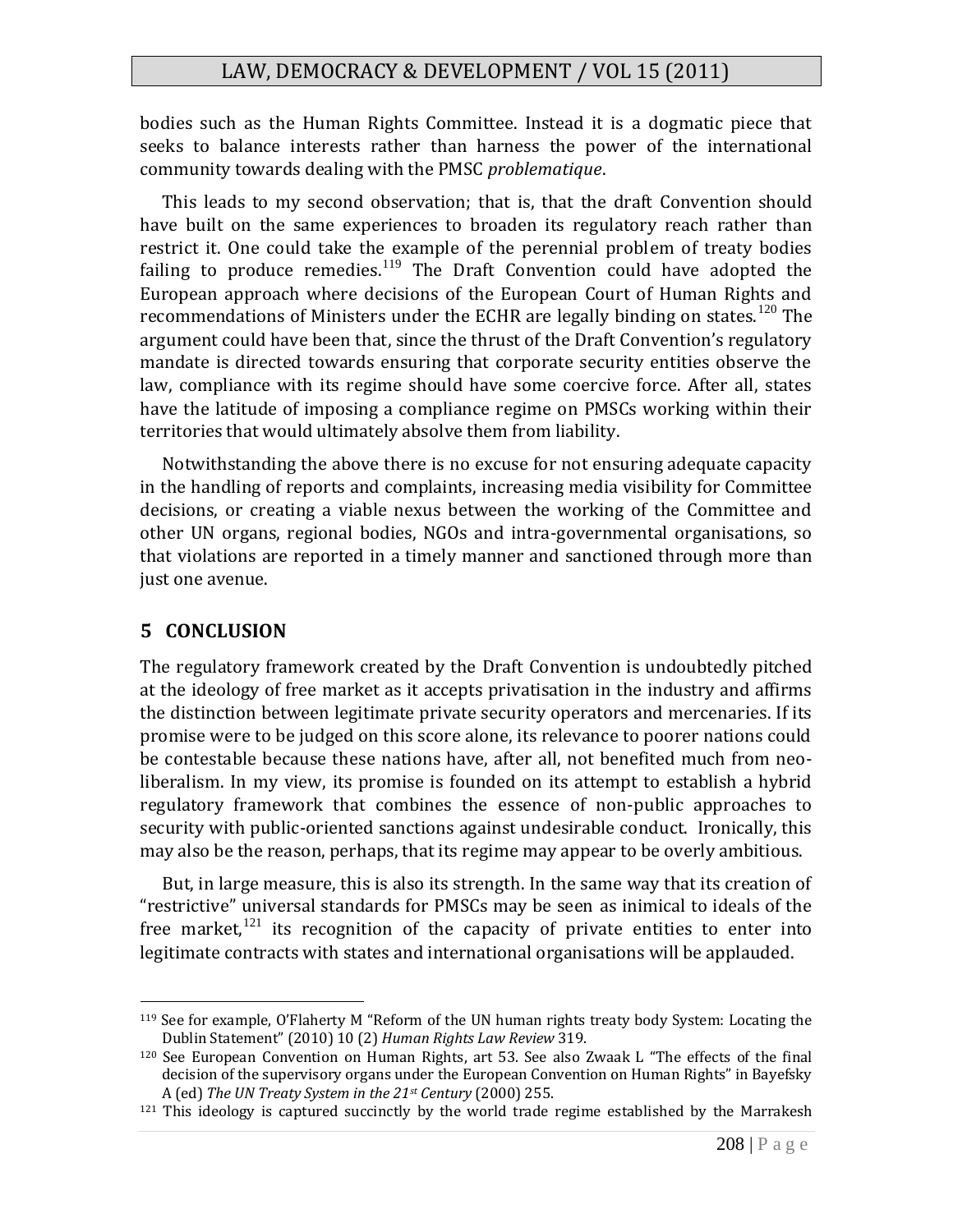It also lays emphasis on the protection of human rights and observance of international humanitarian law and clarifies aspects of rules of international customary law, such as those relating to state responsibility. This undoubtedly places its regulatory framework within the body of established international norms, thereby broadening the base for state participation in international law and eliminating the chances that states will pick and choose which international regimes to abide by when dealing with PMSCs. Be that as it may, the success of the Draft Convention will ultimately depend on how its structures balance public security objectives with global economic, political and social trends. Its framework may not be perfect and, indeed, many of its provisions will still need to be refined, but the regulatory agenda that it proposes is one whose time has come.

#### **BIBLIOGRAPHY**

- Abi-Saab G "The Uses of Article 19" (1999) 10 *European Journal of International Law* 339.
- Amann D "Abu Gharib" (2005) 153(6) *University of Pennsylvania Law Review* 2085.
- Appiah-Mensah S "AU's critical assignment in Darfur: Challenges and constraints" (2005) 14 (2) *Africa Security Review* 7.
- Avant D The Market for Force: The Consequences of Privatising Security (Cambridge, 2005)
- Baker D & M Caporini (eds) Private Military and Security Companies: Ethics and Civil Military Relations London: Routledge (2008).
- Bayefsky A "Human Rights and Direct participation: Direct participation in the UN Human Rights System" *Proceedings of the Annual Meeting of the American Society of International Law* Vol. 95 (2001) 71.

Treaty of 1994 which created the World Trade Organisation (WTO). The work of WTO is described in the Preamble to the agreement as leading to the "raising of standards of living, ensuring full employment and a large and steadily growing volume of real income … while *allowing for the optimal use of the world's resources* in accordance with the objective of sustainable development, seeking both to protect and preserve the environment and to enhance the means for doing so in a manner consistent with [its members'] respective needs and concerns at different levels of economic development" (emphasis added). See Wouters J & B. de Meester *The World Trade Organization: A Legal and Institutional Analysis* (2007) 13. See also Agarwal M "Issues of coherence in world trading system: A perspective from developing countries" (2006) 43 (2) *International Studies* 203.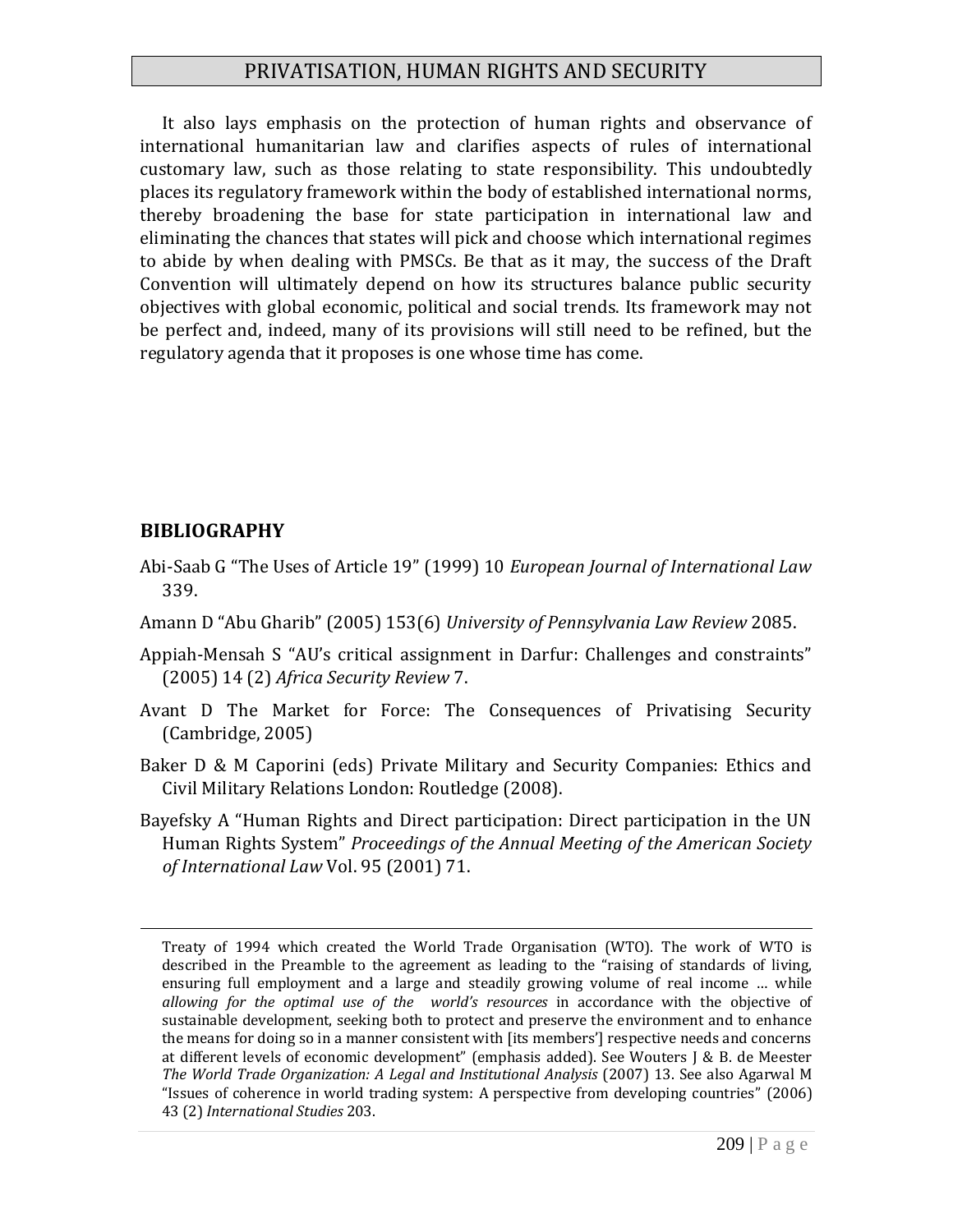- Bradley C "Unratified treaties, Domestic politics and the US constitution" (2007) 48(2) *Harvard International Law Journal* 307.
- Browlie I *Principles of Public International Law* 7ed. Oxford: Oxford University Press (2008).
- Casese A "The *Nicaragua* and *Tadić* tests revisited in light of the ICJ judgement on Genocide in Bosnia" (2007) 18(4) *European Journal of International Law* 649.
- Chesterman S "Leashing the Dogs of War" (2005) 5(1) *Carnegie Reporter* 37.
- Chomsky N Profit and People: Neo-colonialism and Global Order (Seven Stories Press, New York, 1999)
- Cockayne J Commercial Security in the Humanitarian Space: Blurring Boundaries or Building States New York: International Peace Academy (2006).
- Cockayne, J "Regulating Private Military and Security Companies: The Content, Negotiation, Weakness and Promise of the Montreux Document" (2009) 13(3) *Journal of Conflict & Security Law* 401.
- Conteh K "Security Sector Reform in Sierra Leone and the Role of the Office of the National Security" in Jackson P & P Albretch (eds) *Issues and Themes of Sierra Leone Security System Transformation Process 1997-2007* London: International Alert (2008) 9.
- Cowling M "Outsourcing and Military: Implications for international humanitarian law" (2007) 32 *South African Yearbook of International Law* 313.
- Crawford J & S Olleson "The Nature and forms of international responsibility" in Evans M (ed) *International Law* 2ed Oxford: Oxford University Press (2006) 458.
- De Hoogh A Obligations Erga Omnes and International Crimes The Hague: Kluwer (1996).
- Del Prado JG "Private and security Companies and the UN Working Group and the Use of Mercenaries" (2009) 13 (3) *Journal of Conflict & Security Law* 429.
- Devenmack R & M Hoffman "Just scraps of paper? Dynamics of multilateral treaty making" (2008) 43 (2) *Cooperation and Conflict* 185.
- Fleck D et al The Handbook of Humanitarian Law in Armed Conflict Oxford: Oxford University Press (2000) 95.
- Francis D "Mercenary intervention in Sierra Leone: Providing national security or international exploitation" (1999) 20 *Third World Quarterly* 319.
- Gaston E "Mercenaries 2.0? The rise of the modern private security industry and its implications for international law enforcement" (2008) 49 (1) *Harvard International Law Journal* 221.
- Georghiades K "The Ottawa Convention: meeting the challenges of anti-personnel mines" (1998) 14(3) *International Relations* 51.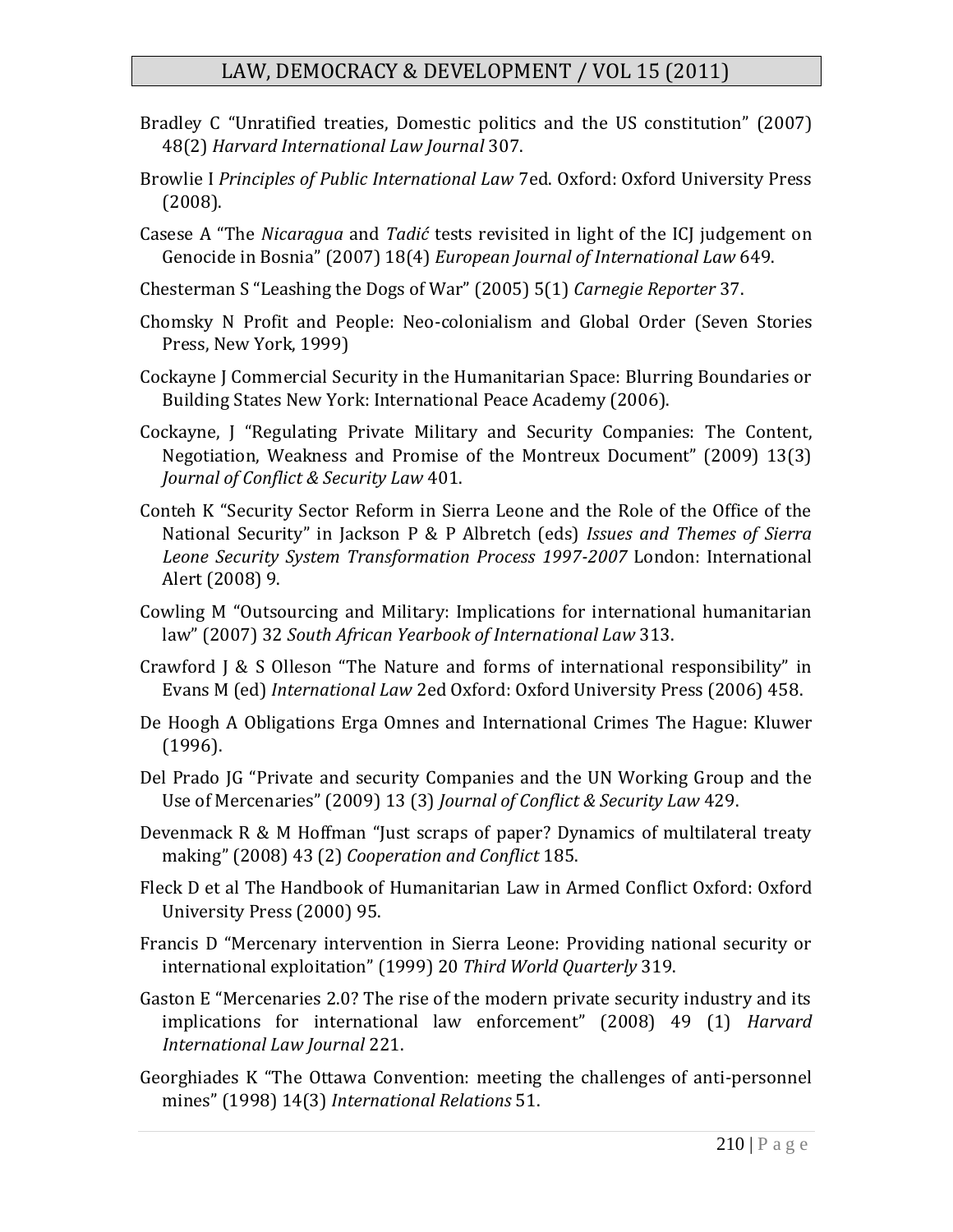- Gillard "Business goes to war: Private military/security companies and international humanitarian law" (2006) 85 *International Review of the Red Cross* 525.
- Hoppe C "Passing the buck: State responsibility for private military companies" (2008) 19 (5) *European Journal of International Law* 991.
- International Committee of the Red Cross (ICRC), Interpretive Guidance on the Notion of Direct participation in Hostilities under International Humanitarian Law, (prepared by N Melzer) Geneva, ICRC (2009).
- Jensen N & L Wantchekon "Resource Wealth and political regimes in Africa" (2004) 37(7) *Comparative Political Studies* 816.
- Jørgensen N The Responsibility of States for International Crimes Oxford: Oxford University Press (2003).
- Juma L "The war in Congo: Shadow networks and the failure of internationalism" (2006) 10(2) *Gonzaga Journal of International Law* 97.
- Kervers D "Strengthening Compliance with the Biological Weapons conventions: The protocol negotiations" (2002) 7(2) *Journal of Conflict Security Law* 275.
- Kiss A "State responsibility and liability for nuclear damage" (2005) 35 (1) *Denver J. Int'l. L. & Pol.* 67
- Kretzmer D "Civilian Immunity: Legal aspects" in Promoratz I (ed) *Civilian Immunity in War* Oxford: Oxford University Press (2007) 91.
- Kurtz M "The social foundations of institutional order: Reconsidering war and resource in third world state building" (2009) 37 (4) *Politics & Society* 479.
- Lee S & McBride S "Introduction" in Lee S & McBride S (ed) *Neo-Liberalism, State Power and Global Governance in the Twenty First Century* Springer (2007) 1.
- Lehnardt C "Individual liability of private military personnel under international criminal law" (2008) 19 (5) *European Journal of International Law* 1051.
- Lujala P *et al* "Diamond a curse? Civil war and a 'lootable' resource" (2005) 49 (4) *Journal of Conflict Resolution* 538.
- Malanczuk P "The International Criminal Court and landmines: what are the consequences of leaving US behind?" (2000) 11(1) *European Journal of International Law* 77.
- McGoldrick D The Human Rights Committee: Its Role in the Development of the International Covenant on Civil and Political Rights Oxford: Clarendon (1994).
- McQuoid-Mason D "The Role of Human Rights Institutions in South Africa" in K Hossain *et al* (eds) *Human Rights Commissions and Ombudsman Offices* The Hague: Kluwer (2000) 618.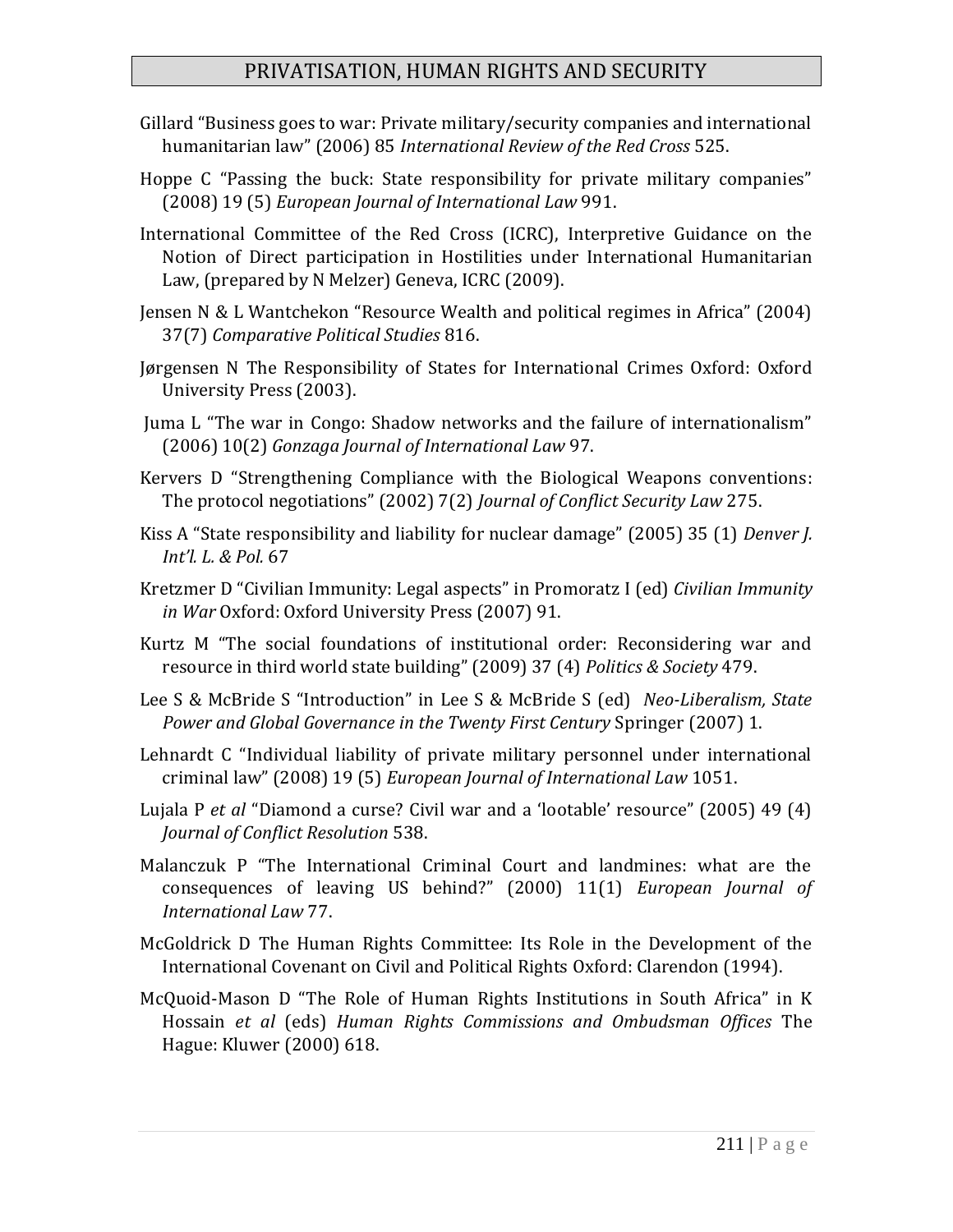- Messner J "Working towards effective legislative and regulatory solutions for private security industry in Africa" in Gumedze S (ed) *Elimination of Mercenarism in Africa: A Need for a New Continental Approach* Pretoria: ISS (2008) 145.
- Michaels J "Beyond accountability: The constitutional democratic and strategic problem with privatising war" (2004) 82 *Washington University Law Quarterly* 1001.
- Michie A "The provisional application of arms control treaties" (2005) 10(3) *Journal of Conflict & Security Law* 345.
- Musah A & Kayode J *Mercenarism: An African Security Dilemma* London: Pluto Press (2000).
- Okafor O & S Agbakwa "On Legalism, Popular Agency and "Voices of Suffering": The Nigerian National Human Rights Commission in Context" (2002) 24 *Human Rights Quarterly* 662.
- Pellet A "A New Draft Articles of the International Law Commission...A Requiem for States' Crime" (2001) 32 *Netherlands YBIL* 55.
- Prins B & B Marshall "Senate influence or presidential unilateralism? An examination of treaties and executive agreements for Theodore Roosevelt and George Bush" (2008) 26 (2) *Conflict Management and Peace Science* 191.
- Reif L "Building Democratic Institutions: The Role of National Human Rights Institutions in Good Governance and Human Rights Protection" (2000) 13 *Harvard Human Rights Journal* 1.
- Reus-Smit C "The constitutional structure of the international society and the nature of fundamental institutions" (1997) *International Organizations* 555.
- Rinkema R "Environmental agreements, non-state actors, and the Kyoto Protocol: A third way for international climate action" (2003) 24 (3) *University of Pennsylvania Journal of International Economic Law* 729.
- Ross M "What do we know about natural resource and civil war?" (2004) 41 (3) *Journal of Peace Research* 337.
- Schmidt M "Deconstructing direct participation in hostilities: The constitutive elements" (2010) 42 *International Law & Politics* 697.
- Singer P Corporate Warriors: The Rise of Privatized Military Industry Ithaca: Cornel University Press (2003).
- Spearin C "Private security companies and humanitarians: A corporate solution to securing humanitarian space" (2001) 8 (1) *International Peacekeeping* 24.
- Stinnet N "Regulating the privatization of war: How to stop private military from committing human rights abuses" (2005) *Boston College International & Comparative law Review* 211.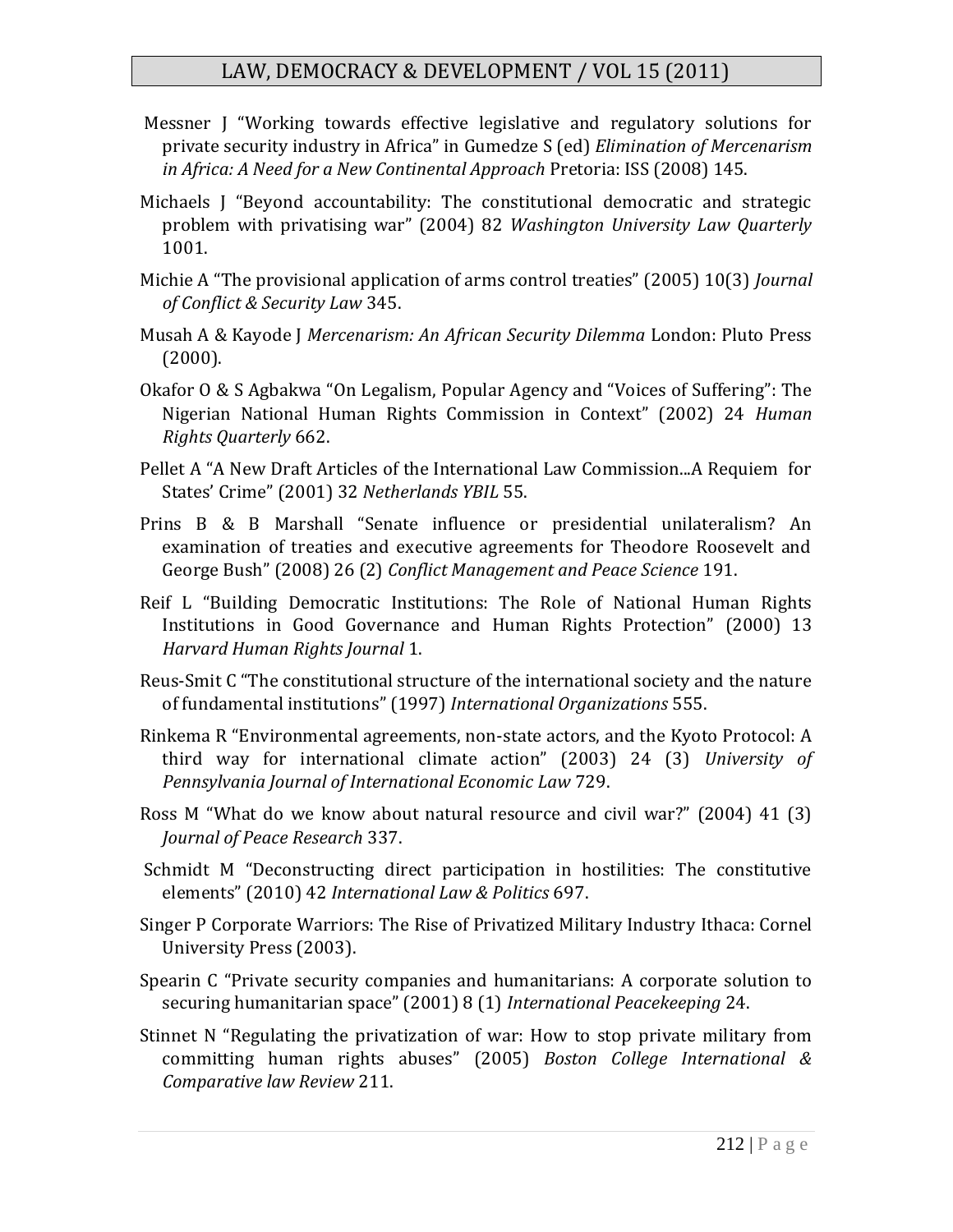- Strydom H "An overview of the UN Draft Convention on Private Military and Security Companies" (2009) *African Yearbook on International Humanitarian Law* 121.
- Van Woudenberg N "The long and winding road towards an instrument on cluster munitions" (2007) 12(3) *Journal of Conflict Security Law* 447.
- Vité S "Typology of Armed conflicts in international humanitarian law: Legal concepts and actual limitations" (2009) 91 *International Review of the Red Cross* 69.
- Wolfrun R "State responsibility for private actors: An old problem of renewed relevance" in Ragazzi M (ed) *International Responsibility Today* Brill (2005) 424.
- Zarate J "The emergence of the new dogs of war: private international security companies, international law, and the new world disorder" (1998) 34 *Stanford Journal of International Law* 75.
- Zwaak L "The effects of the final decision of the supervisory organs under the European Convention on Human Rights" in Bayefsky A (ed) *The UN Treaty System in the 21st Century* The Hague: Kluwer (2000) 255.

#### **Electronic sources**

- Dacey J "Swiss fired up over arrival of mercenary firm" *Swiss.info.ch* at [http://www.swissinfo.ch/eng/business/Swiss\\_fired\\_up\\_over\\_arrival\\_of\\_mercenary\\_fir](http://www.swissinfo.ch/eng/business/Swiss_fired_up_over_arrival_of_mercenary_firm.html?cid=22482084) [m.html?cid=22482084](http://www.swissinfo.ch/eng/business/Swiss_fired_up_over_arrival_of_mercenary_firm.html?cid=22482084)) (accessed 1 November 2010).
- Gumedze S "Addressing the use of private security and military companies at the international level" ISS Paper 201, November 2009 at [http://idl](http://idl-bnc.idrc.ca/dspace/bitstream/10625/41432/1/129208.pdf)[bnc.idrc.ca/dspace/bitstream/10625/41432/1/129208.pdf](http://idl-bnc.idrc.ca/dspace/bitstream/10625/41432/1/129208.pdf)(accessed 20 June 2010).
- Harvey D "Neo-Liberalism as Creative Destruction" (2007) 2 (4) *Interfacehs* at [http://www.interfacehs.sp.senac.br/images/artigos/79\\_pdf.pdf](http://www.interfacehs.sp.senac.br/images/artigos/79_pdf.pdf) (accessed 17 April 2011).
- Harwood M "ASIS members sign private security contractors code of conduct" at [http://www.securitymanagement.com/news/asis-members-sign-private-security](http://www.securitymanagement.com/news/asis-members-sign-private-security-contractor-code-conduct-007877)[contractor-code-conduct-007877](http://www.securitymanagement.com/news/asis-members-sign-private-security-contractor-code-conduct-007877) (accessed 22 November 2010).
- Lynch C "UN Embraces Private Military and Security Companies" at [http://turtlebay.foreignpolicy.com/posts/2010/01/17/un\\_embraces\\_private\\_military\\_co](http://turtlebay.foreignpolicy.com/posts/2010/01/17/un_embraces_private_military_contractors) [ntractors](http://turtlebay.foreignpolicy.com/posts/2010/01/17/un_embraces_private_military_contractors) (accessed 20 October 2010).
- Ralby I "Regulating private security in Sierra Leone" (2010) 5(4) *PeaceOps: Journal of International Peace Operations* at http://web.peaceops. com/archives/153 (accessed 2 November 2010).
- Schmidt M "Direct Participation in Hostilities and  $21<sup>st</sup>$  Century Armed Conflict" in Fischer H *et al* (eds) *Festschrift Für Dieter Fleck* (2004) 505 at